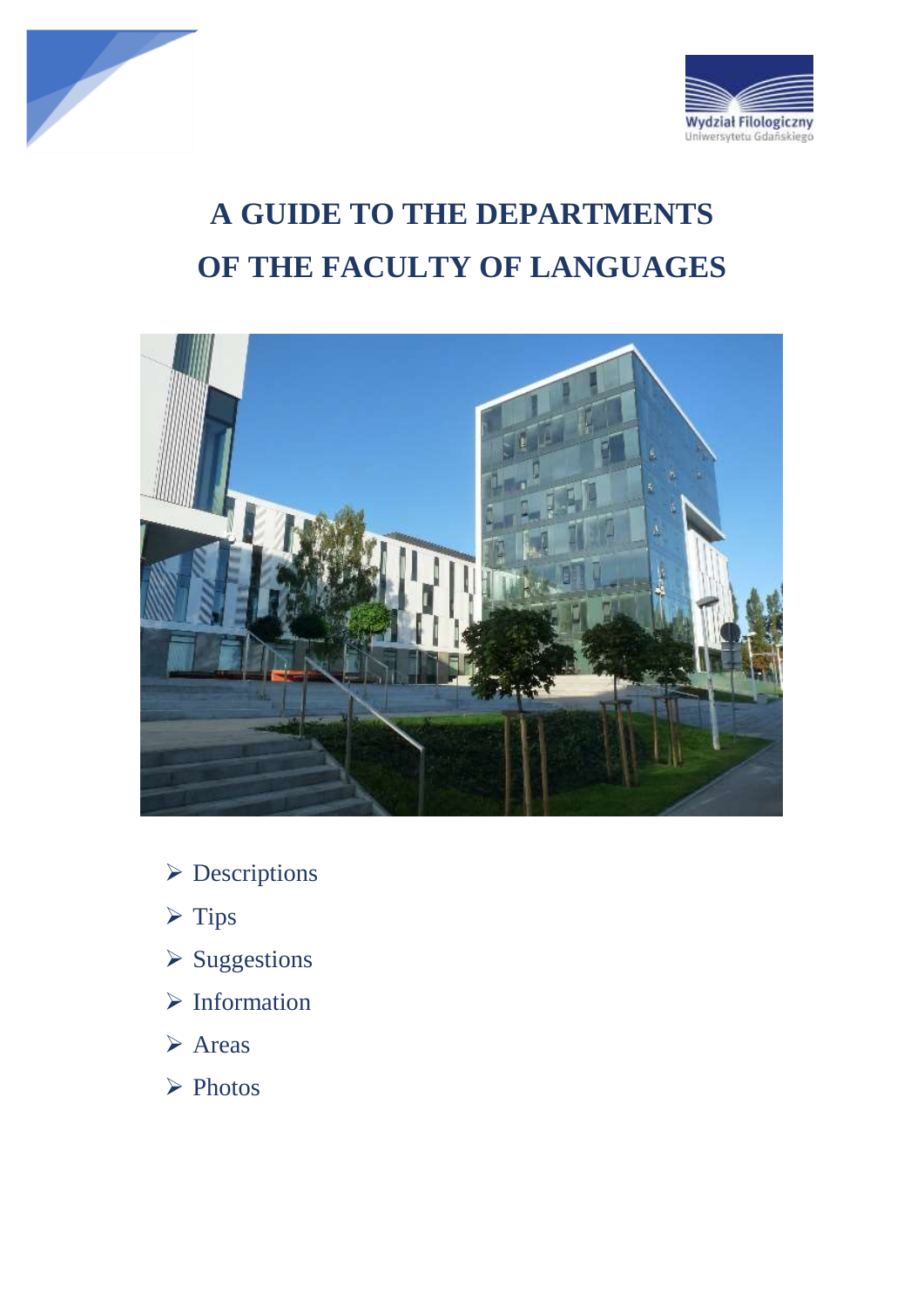

# **Fields of studies:**

- **► American Studies**
- English Studies
- $\triangleright$  Cultural Communication
- $\triangleright$  Arts Administration
- $\triangleright$  Chinese Studies
- **► Eastern Studies**
- $\triangleright$  Russian Studies
- Russian Cultural Studies
- **► Romance Studies**
- ▶ Spanish Studies
- $\triangleright$  Applied Linguistics
- $\triangleright$  German Studies
- $\triangleright$  Polish Studies
- $\triangleright$  Kashubian Ethno-Studies
- Film and Audio-Visual Culture Studies
- $\triangleright$  Cultural Studies
- $\triangleright$  Theatre Studies and Theatrology
- $\triangleright$  Classical Studies
- $\triangleright$  Speech Therapy
- $\triangleright$  Scandinavian Studies
- $\triangleright$  Finnish Studies
- $\triangleright$  Slavonic Studies
- $\triangleright$  Balkan Studies

**Recruitment information:** [http://www.ug.edu.pl/pl/info\\_dla\\_kand/](http://www.ug.edu.pl/pl/info_dla_kand/) e-mail: [rekrutacja@ug.edu.pl](mailto:rekrutacja@ug.edu.pl)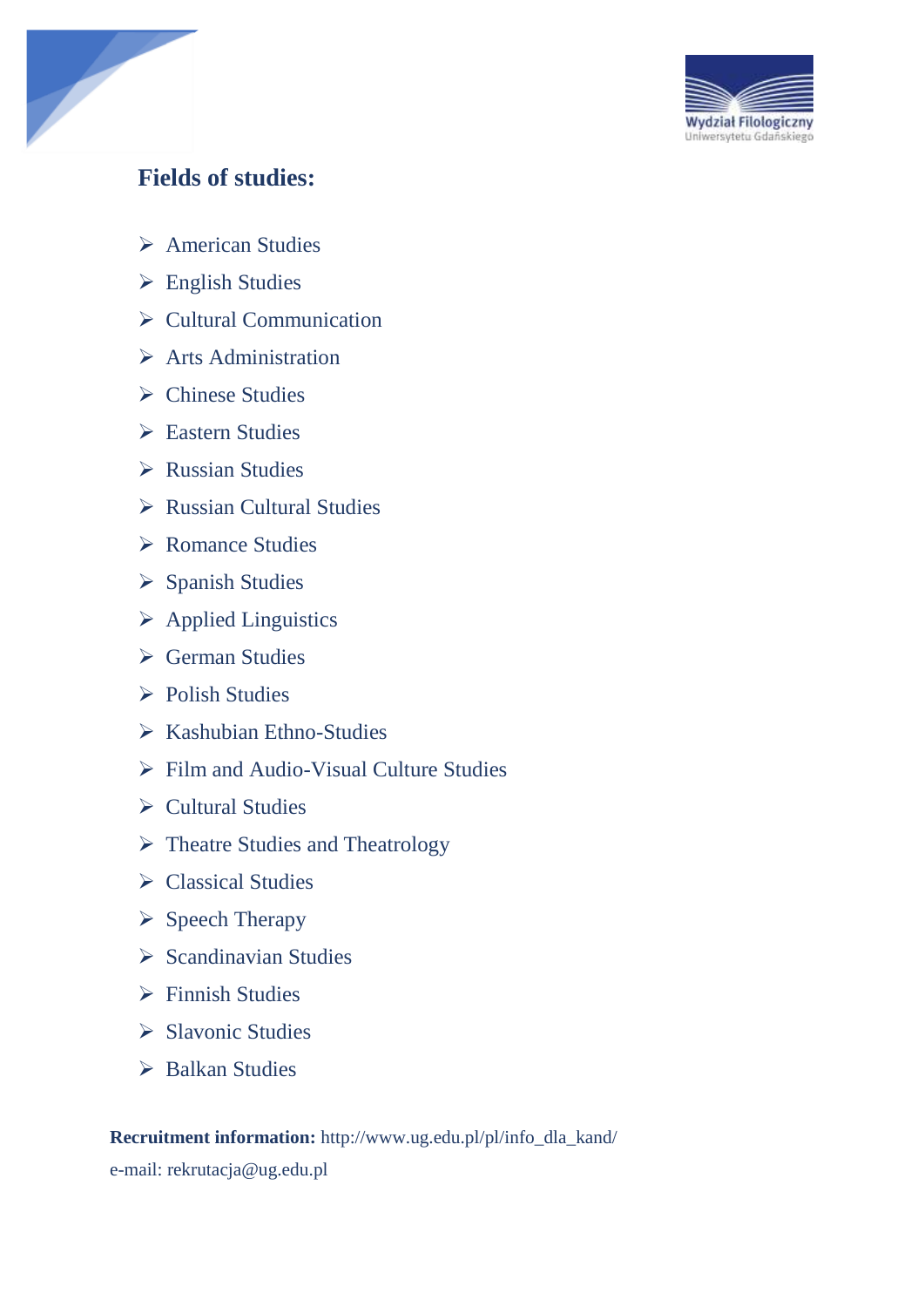

English language teaching, translation, UK and US culture

### **American Studies Full-time BA and MA programmes**

The students undertaking American Studies have an opportunity to develop a very good command of English in addition to studying such subjects as history, politics, culture and American literature. They also have a range of optional classes to choose from.

The graduates of American Studies have highly developed soft skills, they are excellent team players with high competence in intercultural communication. They can also effectively search various sources of information. American Studies offer the possibility of obtaining a Bachelor's degree after three years of study and a Master's degree after subsequent two-year course.

The graduates of American Studies will find employment in translation companies, cultural institutions, publishing houses, the media, companies that require knowledge of English and American culture and airlines. The graduates of these studies have no difficulty finding a job in Poland and abroad.

### **English Studies, teaching major Full-time BA and MA programmes and extramural MA programme**

The BA programme of English Studies (teaching major) enables students to develop language skills in English, attend courses in linguistics and literary studies, classes related to teacher education (pedagogy, psychology, general and detailed didactics, voice emission, information technologies) and the history and culture of Great Britain and the United States. Completion of the BA course enables its graduates to teach English in primary schools. In the MA course, the chosen major is studied in the field of either literature or linguistics. Completion of the MA course enables its graduates to teach English in all types of schools.

The department of English Studies (teaching major) trains English teachers who find employment in all types of public and private schools as well as language schools. Our graduates work in cultural institutions, publishing houses, the media, companies requiring English language skills, British and American culture, in private companies and airlines.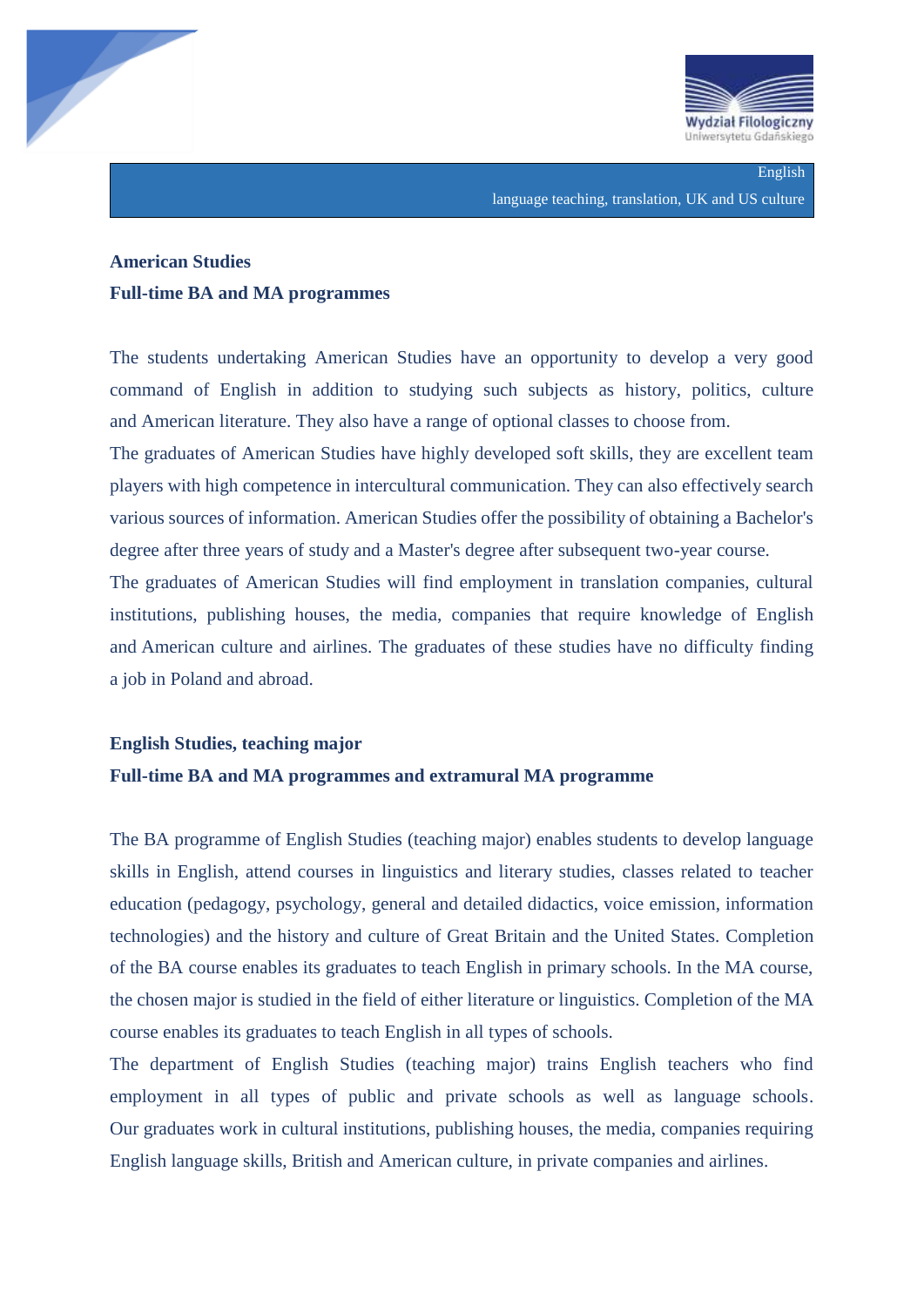



English language teaching, translation, UK and US culture

# **English Studies, translation major Full-time BA and MA programmes**



The BA programme of English Studies (translation major) develops translation skills through practical translation classes run in modern labs. Students improve their language skills, learn translation theories, linguistics, history, the literature and culture of Great Britain and the United States. In the MA course, the chosen major is studied in the field of either specialised translation or audio-visual translation for publishing houses and mass media. We improve the translation skills of the students

and help them get to know the translator's work environment. The curriculum is adapted to the realities of the market. We train translators who are prepared to cooperate with publishing houses, translation agencies and international institutions.

### **English Studies, natural language processing major Full-time MA programme**

This major is run in cooperation with the Faculty of Mathematics, Physics and Computer Science. The students learn the basic linguistic tools used in natural language processing and the basics of programming. They combine language skills with information technology. A graduate of this major is prepared to work on new technologies, the key element of which is natural language (e.g. mobile phone applications, communicators, intelligent homes, speech synthesizers, software using language as a means of communication between the computer and its user). An additional advantage of the major is cooperation with external companies.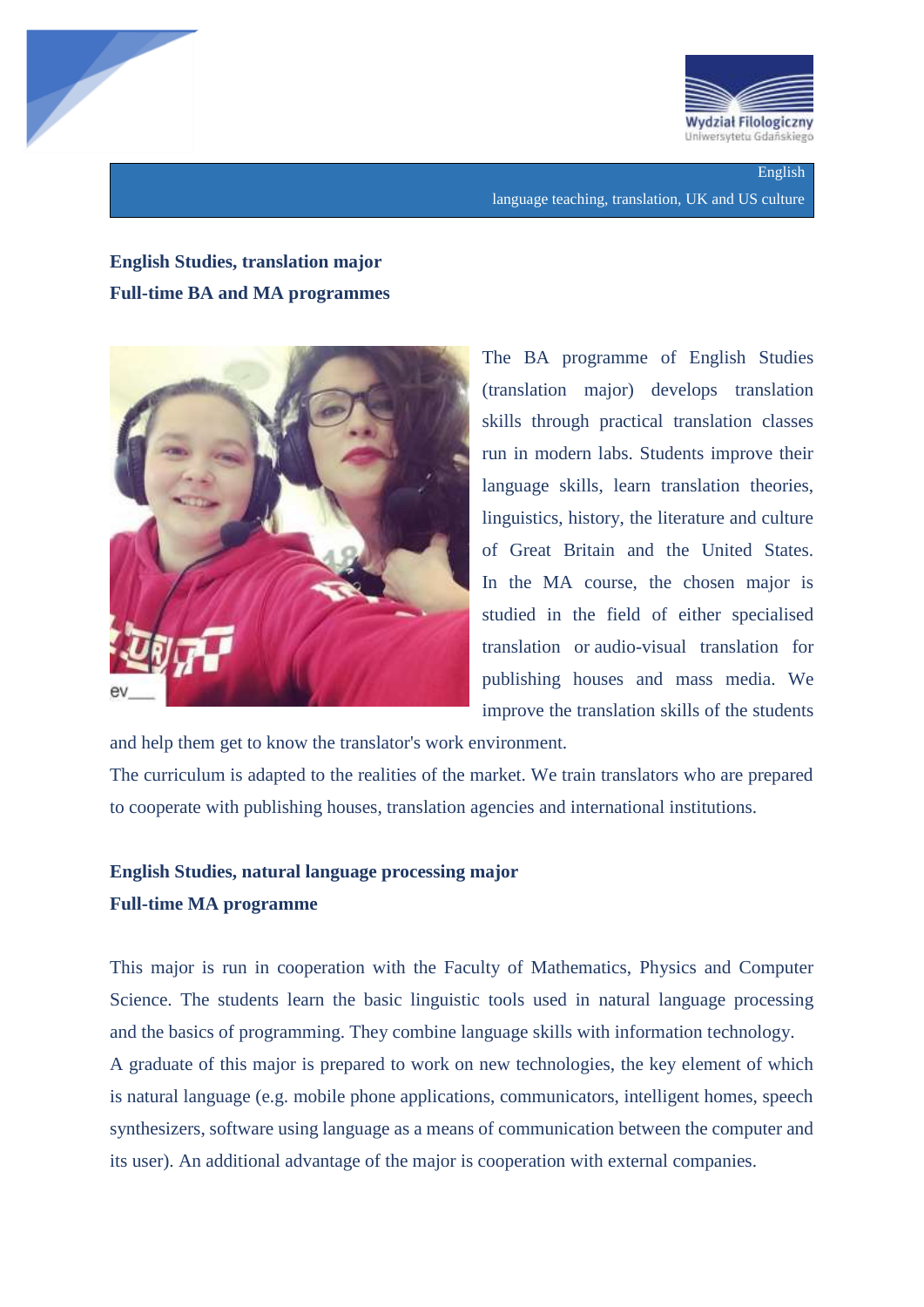



English, communication culture management artistic activity

### **Cultural Communication Full-time BA and MA programmes in English, paid**

The students of BA and MA programme of Cultural Communication Studies develop language skills in English and learn Polish at the basic level. They attend courses in the field of linguistics, literary studies and cultural studies, classes fostering students' competences in analysing complex phenomena of various cultures and societies, as well as developing project management skills and acquiring knowledge of managing cultural institutions. For this purpose, they learn modern information technologies and acquire the ability to create projects and organise artistic activities in socially and politically diverse cultures.

The department of Cultural Communication has been created to meet the demand of the labour market for high-class specialists, capable of practically applying various techniques of cultural communication and soft competences in managing cultural and artistic institutions on an international scale. Graduates will be skilled in efficient intercultural communication in English. The syllabus includes curriculum content and learning outcomes necessary to acquire knowledge, skills and competences in the field of humanities, and prepares graduates to work in international cultural and art institutions.

### **Arts Administration**

#### **Full-time BA programme**

Arts Administration (abbreviated as AA) is a BA programme in the course of which students develop language skills in general and business English.

The stage and management major is a combination of studies at the Institute of English and American Studies at the Faculty of Languages of the University of Gdańsk with art education at the Post-Secondary Singing and Acting School at the Musical Theatre in Gdynia. Students of this major, in addition to university subjects, learn the profession of a musical actor (singing, acting, dancing, elocution, and recitation).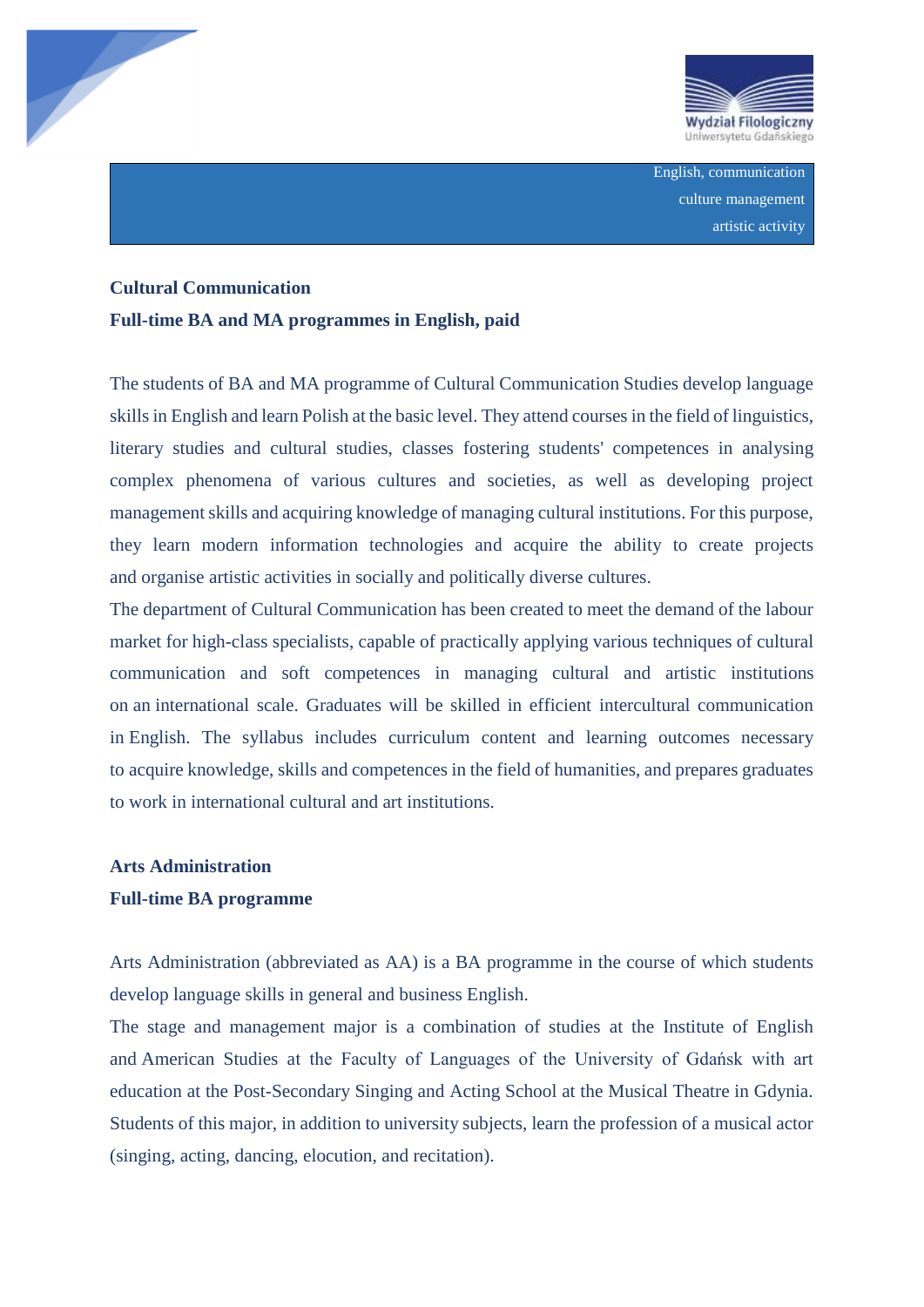



The syllabus of the management major includes many more subjects expanding students' knowledge about the world of art, workshops (including art), meetings with famous people and classes preparing for work in various positions. In the course of the studies, students establish many valuable contacts and go through properly selected internship cycles, for example in the European Network of Shakespeare Festivals. The Gdańsk Shakespeare Theatre and the Musical Theatre in Gdynia support the ideas, activities and development of our students.

The Arts Administration department cooperates with artists, directors of cultural institutions, specialists from Poland and abroad. We organise meetings with potential employers, help students get traineeships and internships in the most prestigious institutions. Our students also have influence on the curriculum - they submit their proposals for workshops, meetings and optional courses, help in their organisation and learn about the activities of art institutions from the inside, as well as acquire the skills to create projects and organise artistic activities in socially and politically diverse institutions. After graduation, the students receive a Bachelor's degree.

AA graduates are comprehensively educated humanists (history of theatre, art criticism, extensive English language programme) with very practical skills (marketing, advertising and PR, introduction to law, finance, accounting, management, fundraising related to art and art management) and at the same time they gain a lot of art experience. The management major also offers numerous art workshops and classes thanks to which students gain an understanding of contemporary art and its history. The course prepares students for work in various types of institutions, such as theatres and galleries, and for organising art events such as festivals and happenings. Excellent English skills help students in future work with foreign experts and artists and in gaining international experience. We prepare students for work in various positions, for example in promotion and advertising, education, organisation and management of artistic initiatives.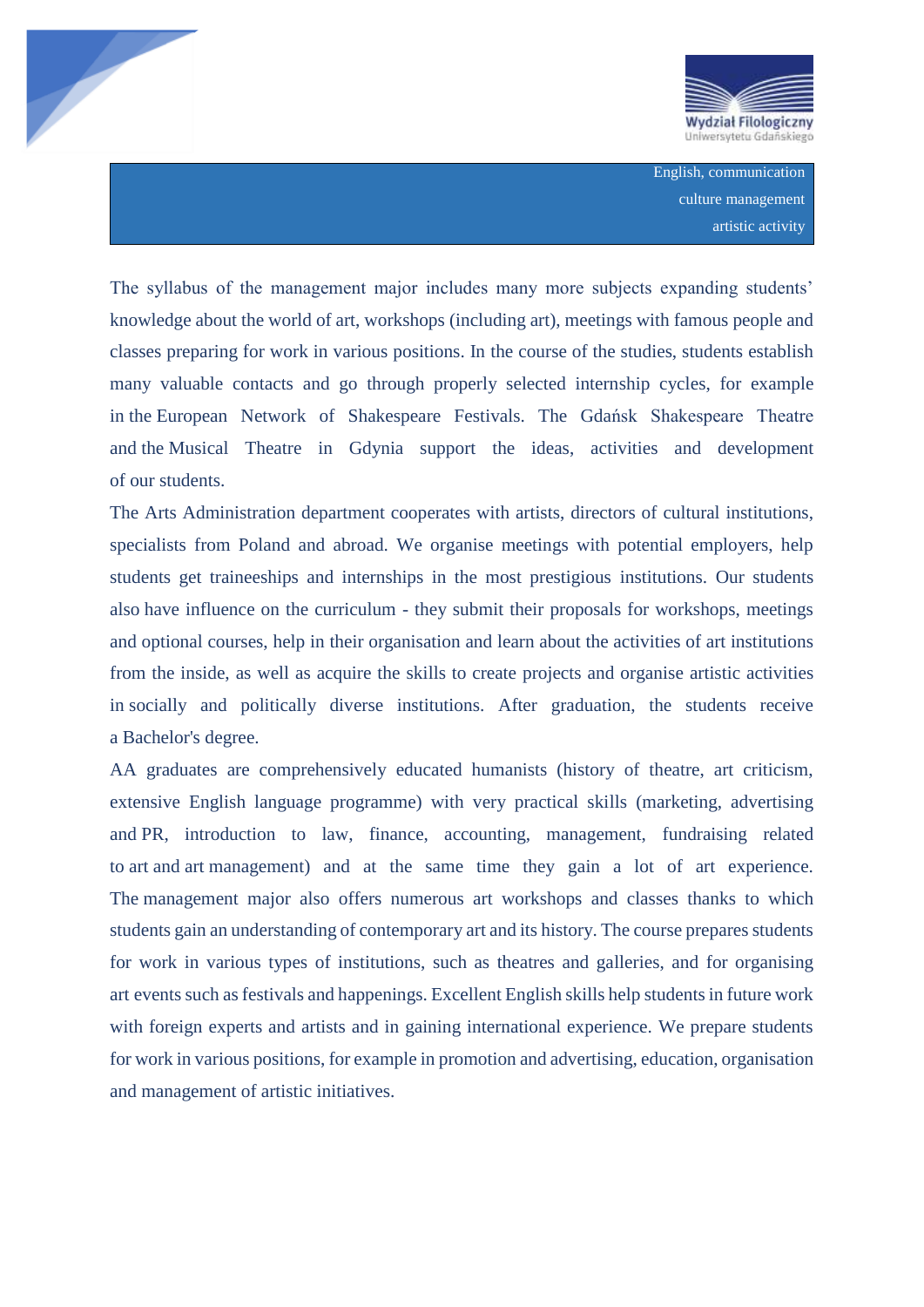



Chinese and Russian Eastern culture Geopolitics and economy

# **Chinese Studies Full-time BA programme**



Those who decide to attend Chinese Studies will start a fascinating adventure with one of the most unusual languages of the modern world - the Chinese language. This journey through a tangled labyrinth of characters, tones, idioms and grammar structures is admittedly a difficult task, but also

the source of great satisfaction. On the way to mastering this beautiful and extremely useful language, spoken by more than 1.5 billion people around the world, students are supported by experienced lecturers and teachers. Most of them are Chinese and Taiwanese citizens of the People's Republic of China and Taiwan. In addition to language skills, Chinese Studies provide multidimensional knowledge of the history, culture, customs, economy and social life of the Middle Kingdom. The students are prepared for HSK language exams, the passing of which makes them eligible for attractive scholarship programmes, as well as a one-semester or one-year trip to universities in China. Chinese Studies are not only a great intellectual adventure, but also an investment in the professional future.

Knowledge of the Chinese language is an extremely valuable asset in today's world. The dynamics of China's economic development is unprecedented in the latest world history – analysts have no doubt that the Middle Kingdom will become the world's largest economy in a few years. China is present in every corner of the world, it is connected with the Western world by an ever denser network of economic, political and cultural ties. Those who are fluent in Chinese can count on an excellent job related to foreign trade, transport, tourism, diplomacy, education and cultural cooperation.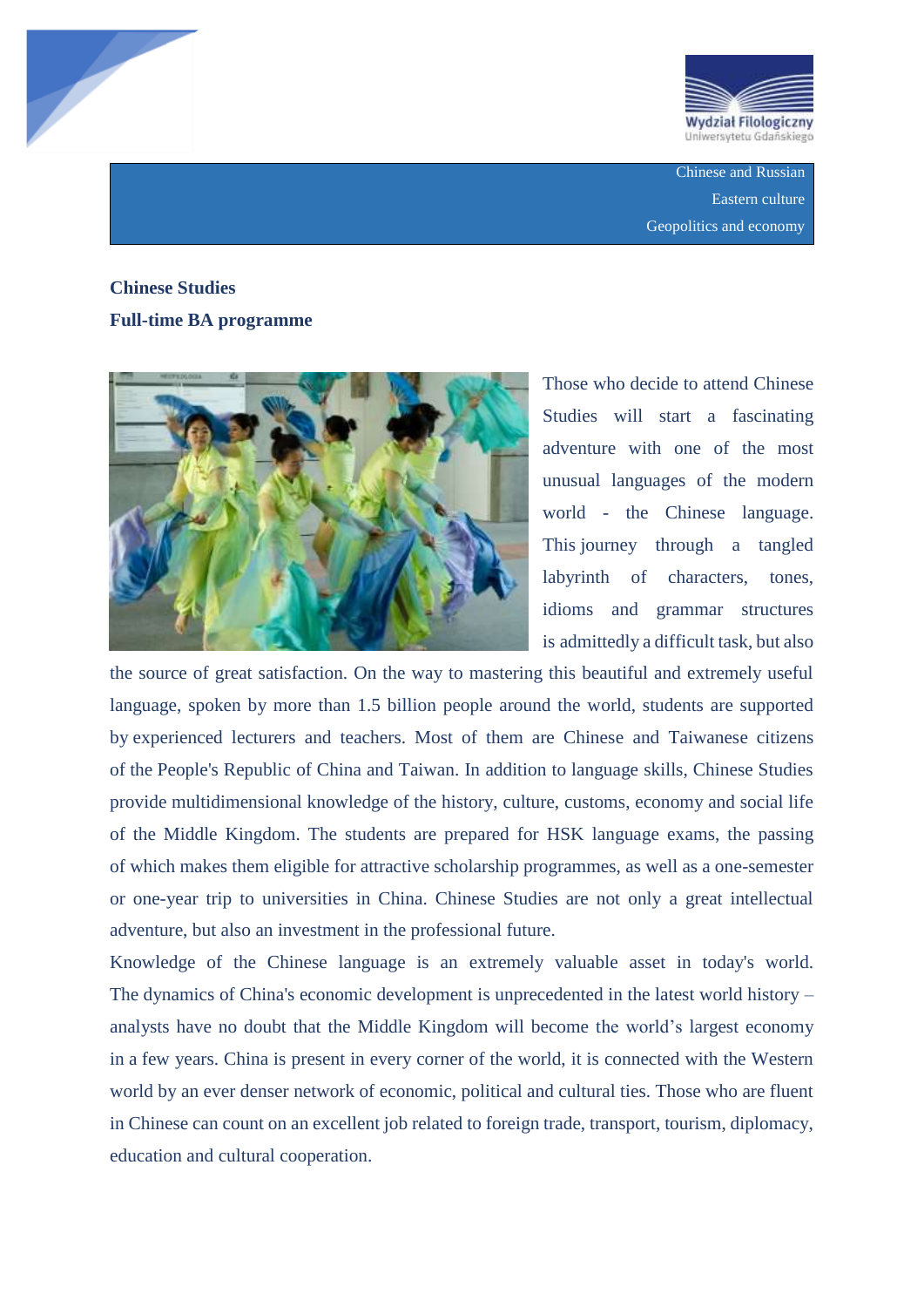



Chinese and Russian Eastern culture Geopolitics and economy

### **Eastern Studies Full-time BA programme**

Languages – Culture – Communication – International business is an interdisciplinary model of integrated education, which is applied in the three-year BA programme of Eastern Studies. We offer several majors. Currently, the major taught is Russian with Chinese, in which an intensive course of Russian and Chinese and a specialised course of English are accompanied by studies in the field of history, social and political reality, economy, social and economic geography, spiritual and material culture of Russia and China. The students acquire solid professional competences thanks to such subjects as: introduction to economics, elements of commercial law, management and international economic relations. An important element of education at the Eastern Studies is the development of communication skills acquired in the course of such subjects as negotiation and interpersonal communication techniques or business correspondence in English.

In each didactic cycle, students also attend optional courses which develop their professional knowledge, skills and competences. The new "Silk Road" connecting the East and the West opens up extremely promising business perspectives, Eastern Studies are a response to the current needs of employers, above all of the companies conducting business in Eastern markets, that is in Russia and in the countries lying in the sphere of influence of the Russian Federation as well as China and Taiwan, which are the giants of the global economy. To meet their needs, we train specialists with advanced knowledge of two languages: Russian and Chinese. The graduates of Eastern Studies have a solid knowledge and comprehensive skills useful in performing economic tasks, they are familiar with commercial law issues and various aspects of the Eastern culture. They are well prepared to face the dynamic changes of the modern world.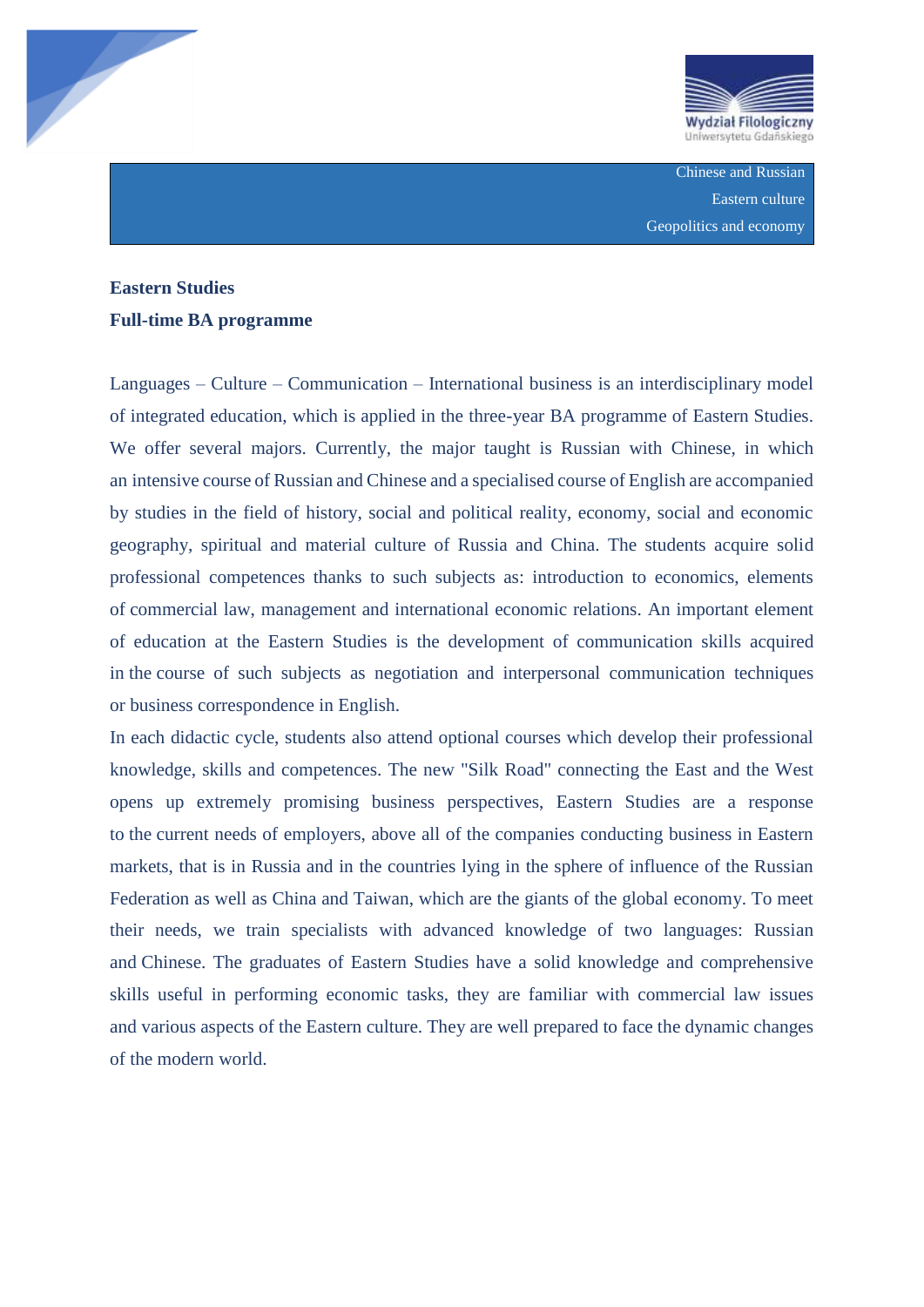



Russian language teaching and translations business and geopolitics

### **Russian Studies Full-time BA and MA programmes**

The curriculum includes learning practical Russian, linguistics, translation, literature, Russian culture and other courses. The BA programme offers two majors: Teaching Russian, in the course of which students learn teaching methodology, psychology, pedagogy and andragogy and acquire practical skills, language and professional competences; and Translation and Business Language, in the course of which students are prepared for the translator's profession, gain language, cultural and communication skills. They attend classes and workshops on specialist translation (including business documentation) as well as the basics of translation of scientific texts, interpreting (including community interpreting), sworn translation, and text analysis for translation purposes. Classes are run by experienced translation theoreticians and practitioners.

The MA programme also offers two majors. First of all: Teaching, where the syllabus includes general courses (pedagogy, psychology, didactics) and specialist ones (language teaching methodology, voice emission). Students also have compulsory pedagogical internship at school. The other major is Translation and Intercultural Communication, where students learn interlingual and intercultural communication in translation: audio-visual, media, literary, scientific and simultaneous. Students get compulsory professional internship and take part in translation competitions. Legal translation is taught by experienced sworn translators. Classes in interpreting take place in laboratories with specialist equipment.

The graduates of the Teaching major are licensed to teach at all levels and in all types of schools, they run specialist language courses. The acquired teaching rights do not expire. Graduates of the Translation major are prepared to communicate freely in oral and written form with partners from the Russian-speaking area and to work as a translator expert involved for example in interpreting and translation of literary, legal, tourist, media, economic or technical texts. They gain a solid theoretical background and practical skills in the field of translation, which allow them to take the state examination for a sworn translator of the Russian language.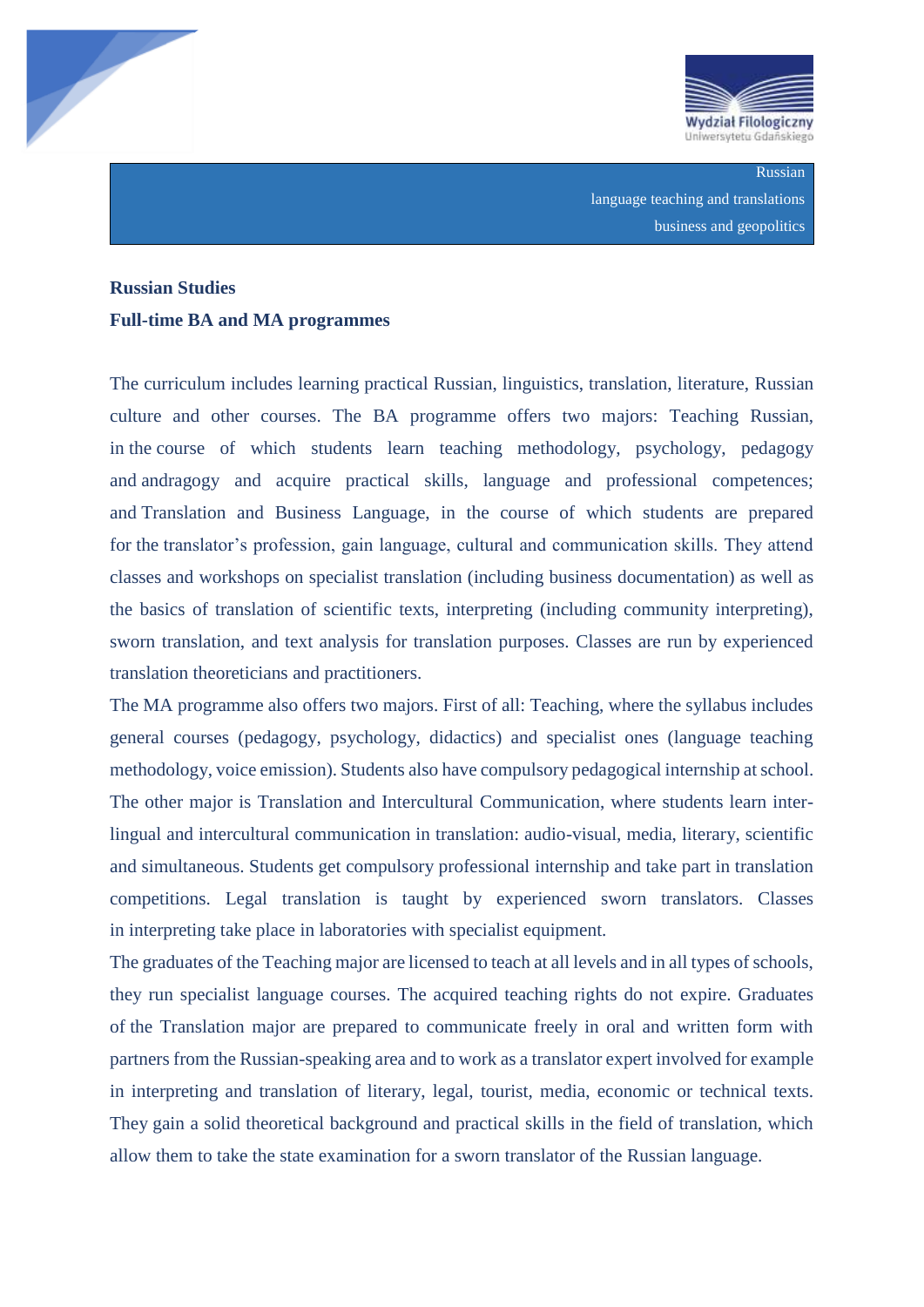



Russian language teaching and translations business and geopolitics

## **Russian Cultural Studies Full-time BA programme**



Russian Cultural Studies offer an interdisciplinary educational model. It covers three main areas: language, culture and business, which remain in close interaction with each other during the course of studies. Intensive learning of the Russian language and a second foreign language is accompanied by studies in the field of culture, history, political science, media studies, law, economics, and diplomacy, which explain, among others, the processes of shaping social systems and structures in Russia and in the countries remaining in the sphere of influence of the Russian Federation, the economic, political and legal conditions of these systems, as well as the practical application of standards, procedures and practices in organisations, social and political institutions and the media in Russia. A very important element of education in Russian Cultural Studies is the communication aspect, including interpersonal, group and mass communication, specific to the Russian-speaking parts of the world.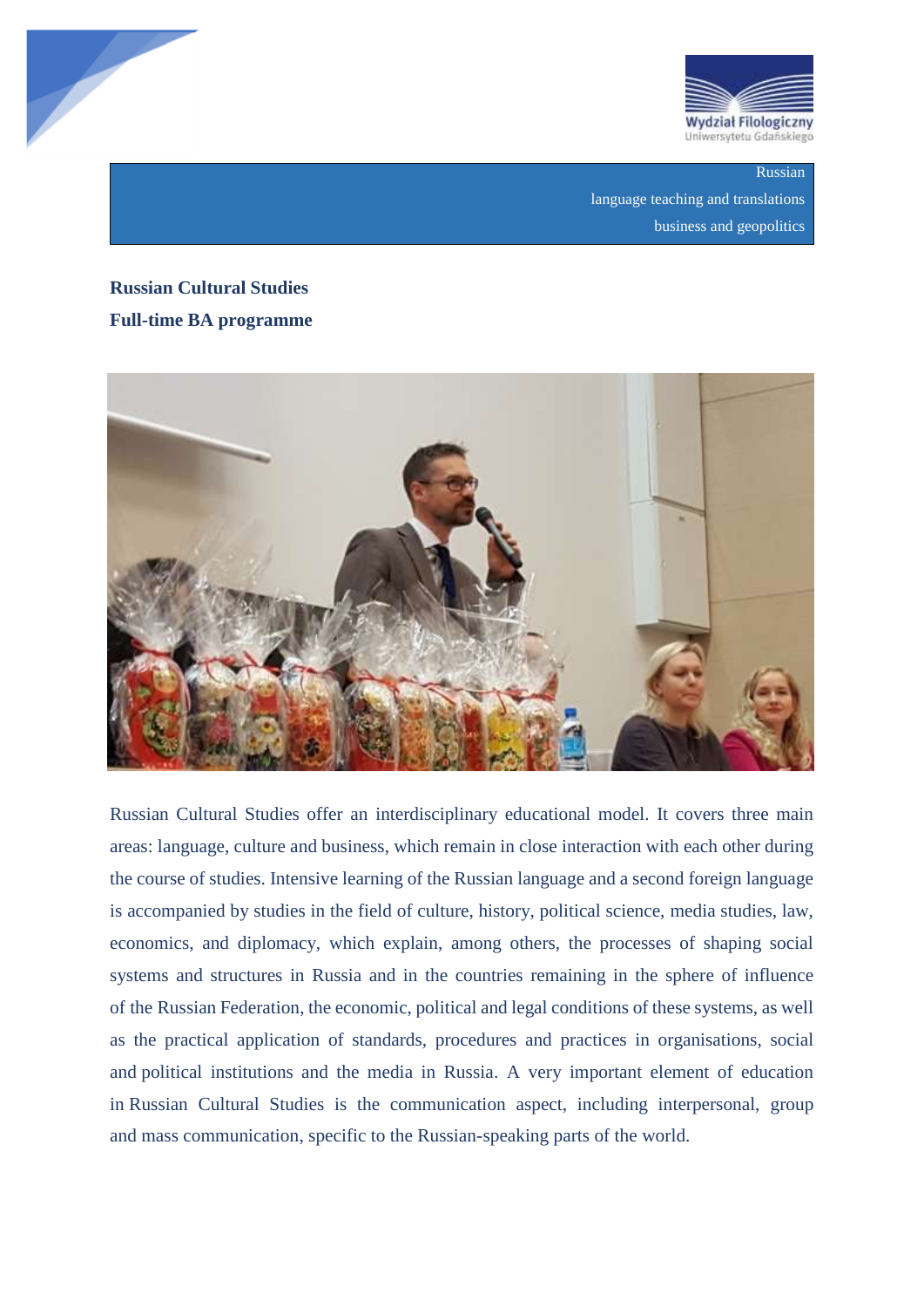



Russian language teaching and translations business and geopolitics

After the first year of studies, the students of Russian Cultural Studies choose one of the two majors: Business and Economics or Media Studies, which allow them to develop their passions and carry out their plans related to future professional activities.

Russian Cultural Studies prepare students for professional work in Polish-Russian economic, cultural and media relations. High competences in the field of Russian, English or another foreign language, knowledge of Russian realities, comprehensive preparation for work in business and culture, as well as courage in taking up challenges and openness to dynamic changes in the modern world make the graduates of this course attractive specialists on the labour market.

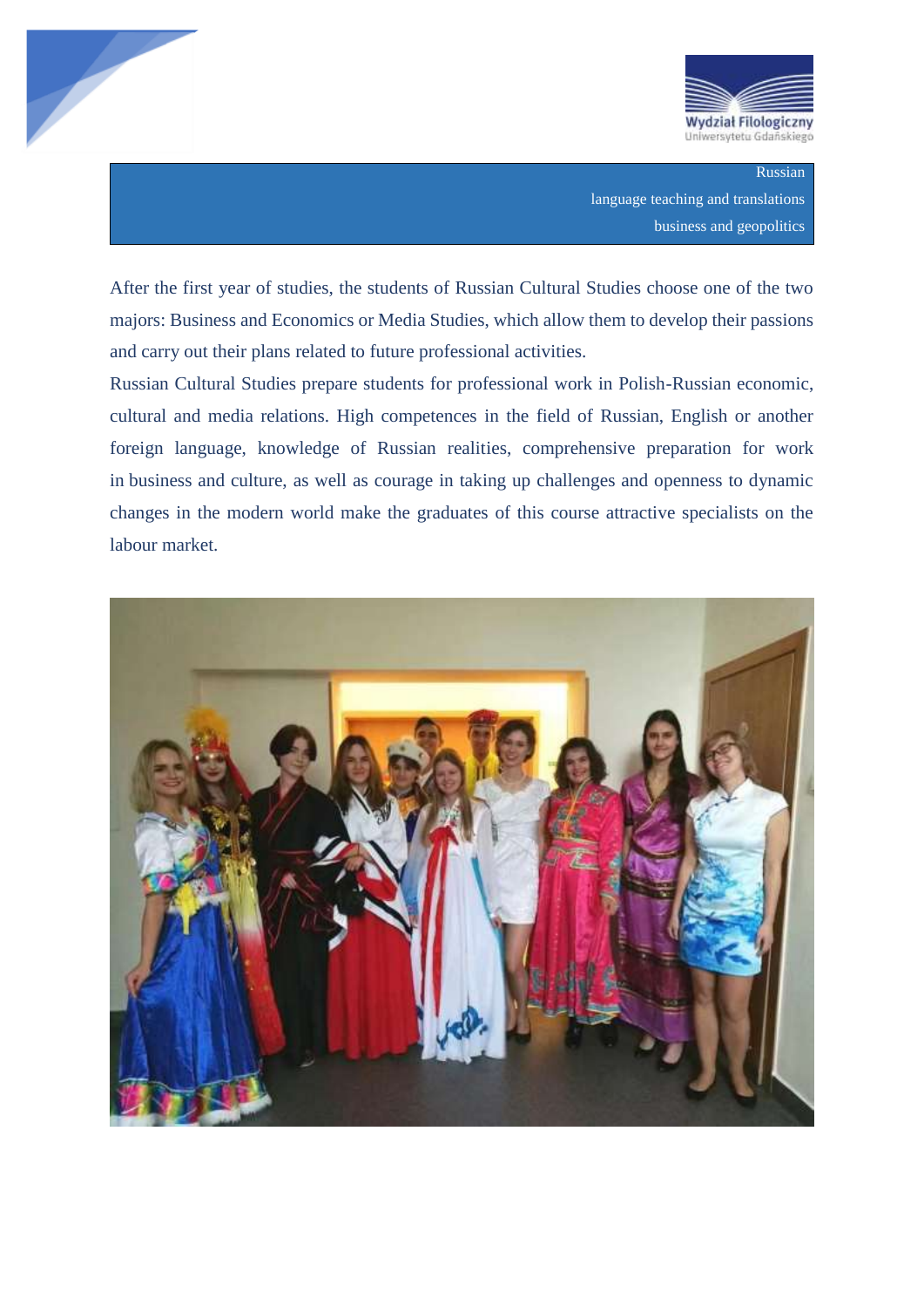



Romance languages: French and Spanish language teaching, translation the culture of France and the Iberian Peninsula

#### **Romance Studies**

#### **Full-time and extramural BA and MA programmes**

The BA programme of Romance Studies includes French-language literature and Romance linguistics and develops practical skills in the field of teaching French as a foreign language in the Teaching major or translation and interpretation in the Translation major. All students study the French language and the culture of French-speaking countries. Completion of the Teaching major enables students to work as teachers, while the Translation major gives them opportunity to learn translation techniques using the latest technologies. Interpreting is conducted in a specialist lab equipped with the Sanako system – the students have the opportunity to familiarise themselves with this simultaneous interpreting system. The students of the Translation major also learn about CAT tools and programs for creating audio-visual translations, while students of the Teaching major learn how to use multi-media tools in foreign language teaching.

The MA programme provides substantive and methodological preparation for research work in the field of Romance linguistics or Romance literature in French or Spanish, depending on the language path chosen. Particular emphasis is placed on the latest literary and linguistic issues, as well as on the anthropological dimension of these disciplines. The general academic education is supplemented by practical aspects of translation or didactics of Romance languages. Graduates of the BA course who acquire teaching rights may expand their



professional qualifications at the MA course. Depending on the major chosen, graduates can find employment in cultural institutions, travel agencies, translation agencies, publishing houses, or become teachers in primary schools. They can also work in one of many French companies operating on the Polish market.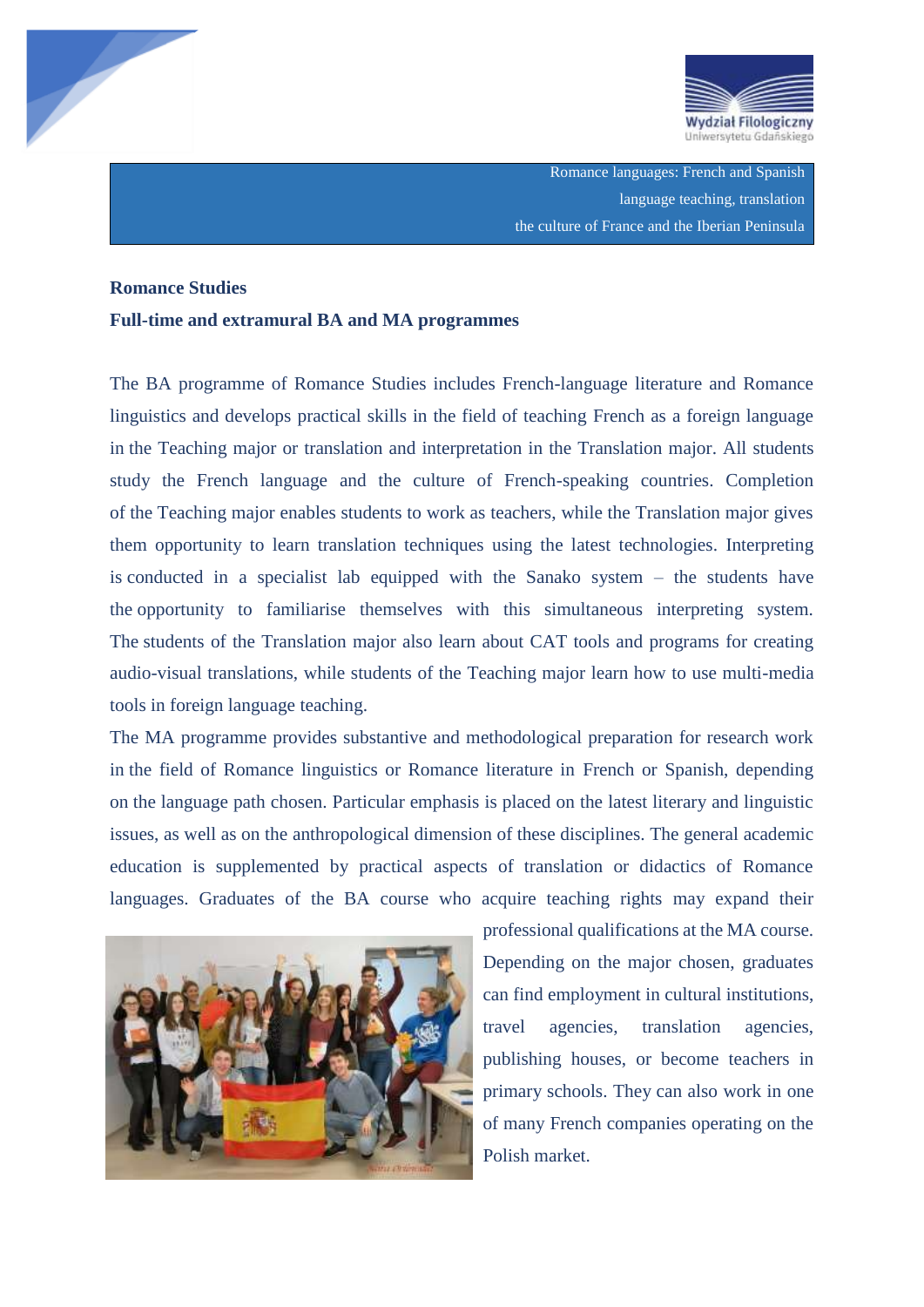



Romance languages: French and Spanish language teaching, translation the culture of France and the Iberian Peninsula

### **Spanish Studies**

#### **Full-time and extramural BA and MA programmes**

Spanish Studies enable students to acquire knowledge and skills preparing graduates to take up the job of a translator (Translation major) or a teacher (Teaching major). In addition to intensive learning of practical Spanish (from the basic level to the C1 level), students also learn Portuguese. Good command of both languages significantly increases the chances of graduates to find work on the Polish and international market, both in companies and cultural institutions. Our goal is primarily to develop practical communication-oriented skills. Students acquire and deepen knowledge in the field of research, didactics and teaching methodology. Subjects such as culture and literature of a given area introduce the necessary social and cultural context. We offer high quality education. Thanks to highly qualified teaching staff, language teaching is adapted to the current standards of foreign language learning in the European Union. Spanish Studies combine practical skills with solid humanistic education as well as specialised expertise.

Spanish Studies provide also a possibility of international exchange within the framework of the Erasmus+ programme.

The Translation major (on full-time and extramural studies) gives the graduates the opportunity to seek employment as a translator and to work in companies from Spanish-speaking countries or as a literature translator. The Teaching major (full-time studies) gives graduates the opportunity to work in kindergartens, elementary schools or language schools. The Intercultural major (extramural studies) provides knowledge of the realities of postcolonial countries, which, in addition to good command of Spanish and Portuguese, can be a big advantage for an employer cooperating with the countries of Latin America or Africa. After completing a special course, the graduates of each major can work as a guide or tour guide.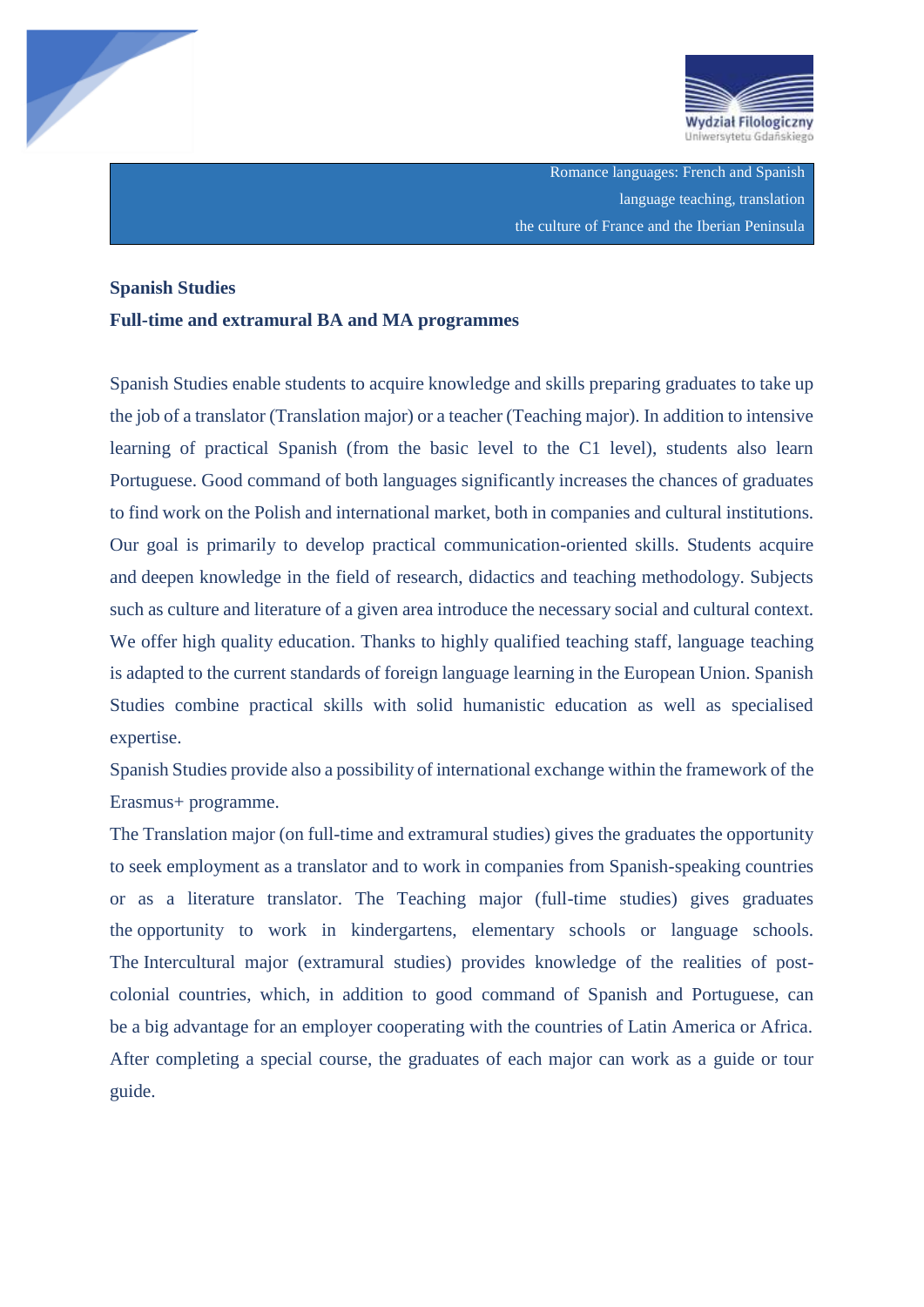



### **Applied Linguistics**

### **Full-time BA and MA programmes and extramural BA programme**

Applied Linguistics is a course that allows students to acquire advanced skills in the field of practical English and German (C1 level), as well as in the field of translations in language pairs: Polish - English, Polish - German. Classes, mainly practical speaking and grammar classes, are run at the same level of teaching in both foreign languages. Selected subjects are run by native speakers. In the second year of study, students start learning a third foreign language, French or Spanish. The syllabus also includes classes on the literature, history and the realities of English and German-speaking countries.

Thanks to the Erasmus+ programme, students of Applied Linguistics have the opportunity to study at universities in Germany, Spain and Slovakia.

The Institute of Applied Linguistics and Translation Studies offers also tutorials – one to one classes that enable students to broaden their knowledge and develop their skills in the areas of their interests and individual research needs. The Institute cooperates with employers from Tri-City who recruit people fluent in two foreign languages.

The MA course in Applied Linguistics enables students to obtain language proficiency in the field of English and German at a fully professional level (C2) and acquire advanced translation skills in language pairs: Polish-German, Polish-English and English-German. Practical language and translation classes, including classes in specialist translation, are conducted at the same level of teaching in English and German.

Excellent command of two major foreign languages in the European Union and around the world is the greatest asset of the graduates of Applied Linguistics on the labour market.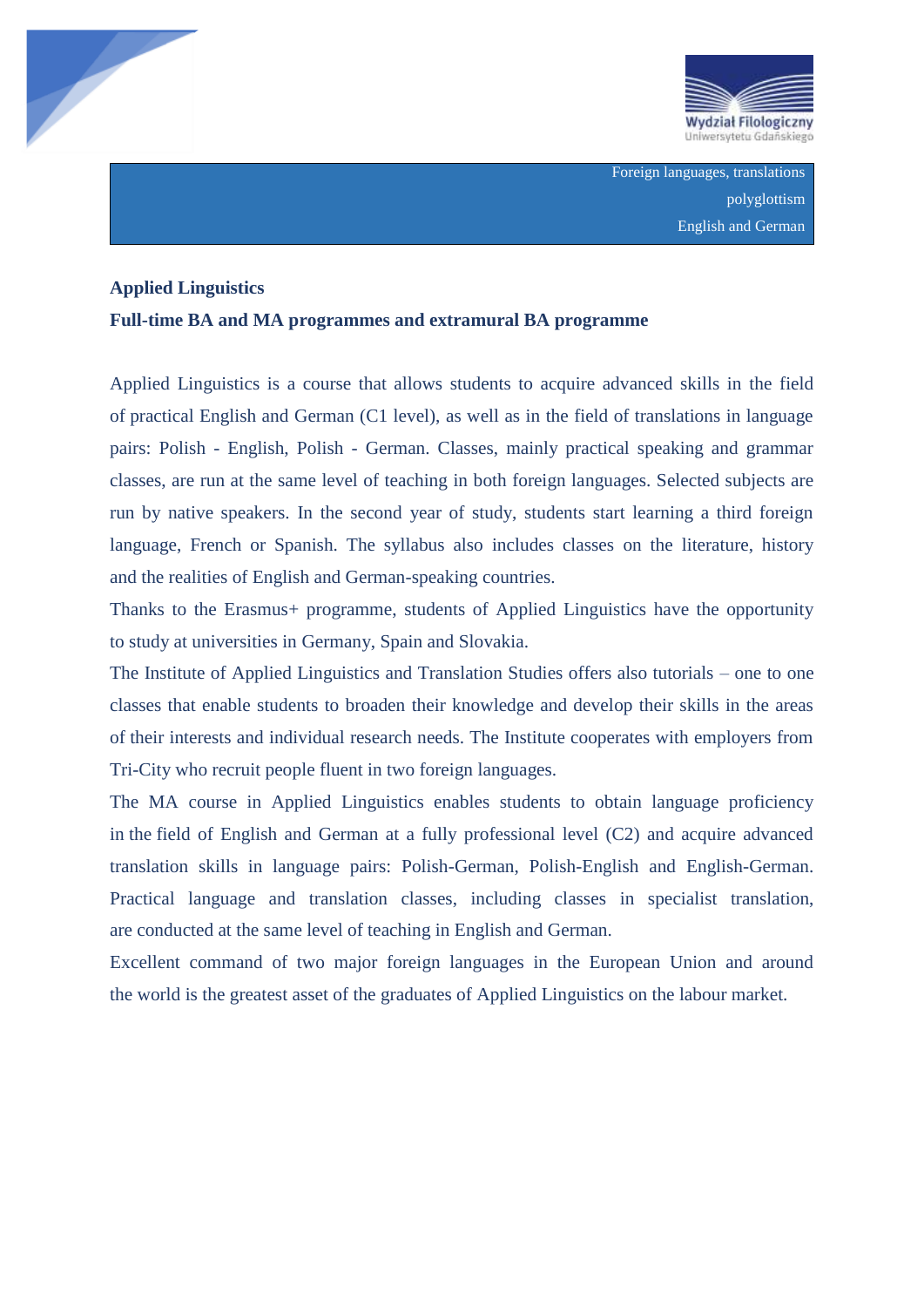



### **German**

language teaching, translation the German culture and economy

### **German Studies**

#### **Full-time and extramural BA and MA programmes**



German Studies are a course for people who want to become fluent in German, learn about the history and culture of German-speaking countries and prepare for attractive professional work. The studies include classes in practical German, German literature, grammar and history of the German language, English language classes and information technology. To undertake German Studies, you must know German at an intermediate level. An intensive language course during the entire programme allows you to improve your knowledge and develop skills in your chosen major. The full-time BA course offers three majors:

Teaching, Translation or Business and Economics; the MA course offers two majors: Translation or Teaching.

Completion of the BA teaching programme enables students to teach German and English in kindergartens and primary schools, and the MA programme - to teach German at all stages of education. The Translation major develops the skills necessary to work as a translator. The Business and Economics major helps students master specialist language used in the economic, financial and legal sectors and to acquire professional skills useful in business activities, such as the basics of accounting. The BA extramural course offers the Translation major. At the MA course, you can choose between the Translation and Teaching majors.

Graduates usually work as teachers of German or English. They can work as an interpreter, in international companies, in the media and in cultural institutions. They are offered jobs in thetourist, commercial and marketing industries as well as in public administration. They also find employment in foreign institutions and companies.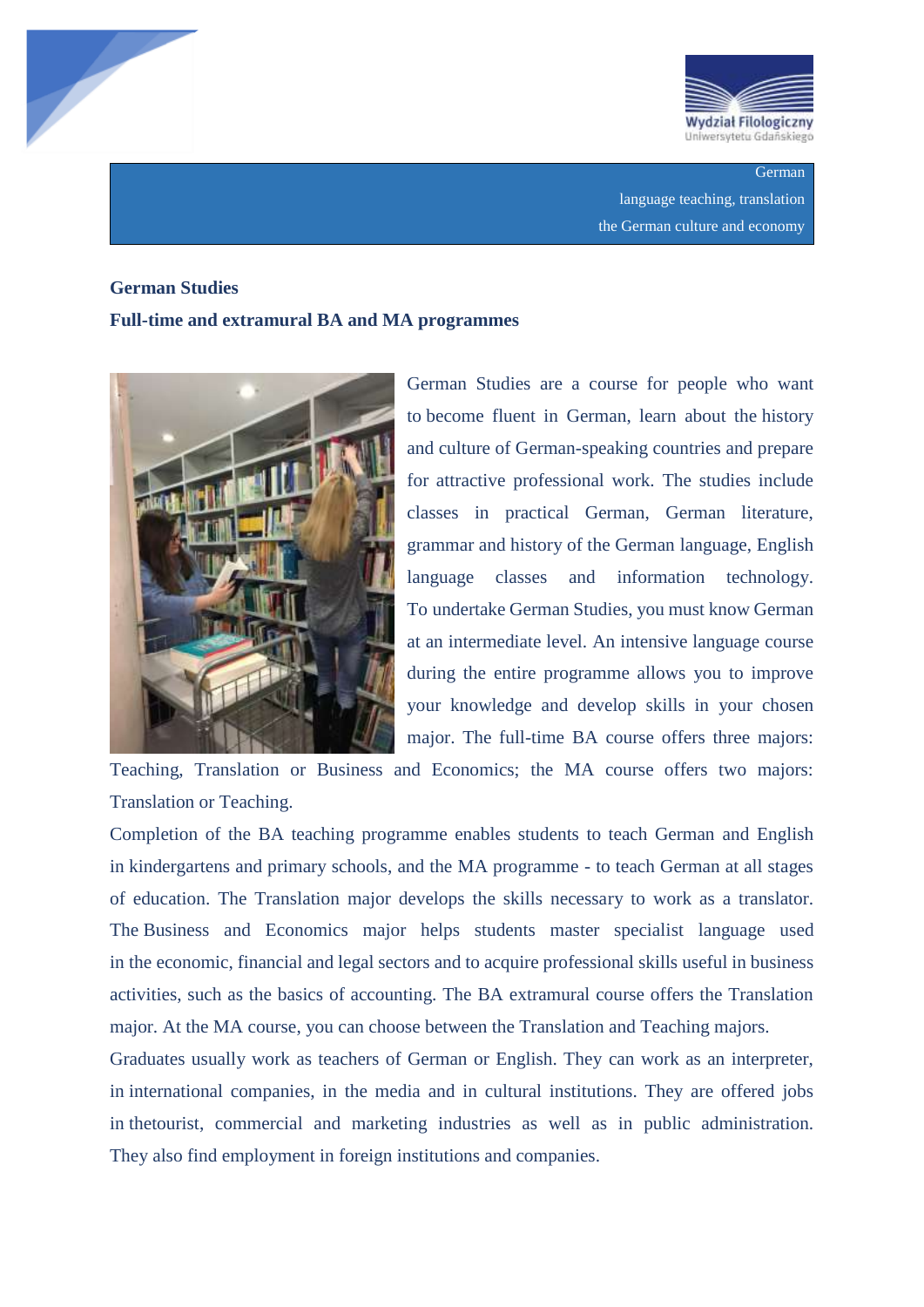



### **Polish Studies**

**Full-time and extramural BA and MA programmes** 



Polish Studies cover broadly understood areas in the field of humanities, from linguistics and literature studies, through the theory of literature, to anthropology and culture. Lectures and classes allow students to acquire theoretical knowledge, but are also focused on teaching them multidimensional analysis and interpretation of the literary texts.

Classes are divided into those that give students a general view of the history of Polish and world literature and the history of the Polish language, introduce them to basic philosophical trends and to various research methods and those that allow them to use theoretical knowledge during the analysis of literary works. The students learn to read the meanings inscribed in modern and ancient texts, acquire research skills and write their first research papers.

As part of the Polish Studies, literary workshops are also organised (e.g. on blog writing), as well as trips to exhibitions, performances and meetings with authors.

The course offers various majors: Teaching, Editing, Journalism and Current Affairs, Teaching Polish as a foreign language, and Art and Media Criticism, which allow students to develop their interests and acquire appropriate skills, which are sometimes (as in the case of the teaching major) necessary for their future profession. In addition to scientific development, Polish Studies also enable the students to implement their own artistic projects selected from the rich offer of the Faculty of Languages.

After graduating from the Polish Studies, the job opportunities are varied. They greatly depend on the interests and skills of graduates developed during the studies. The course trains people willing to work in schools, publishing houses, magazines and other cultural institutions, such as theatres, libraries and the media.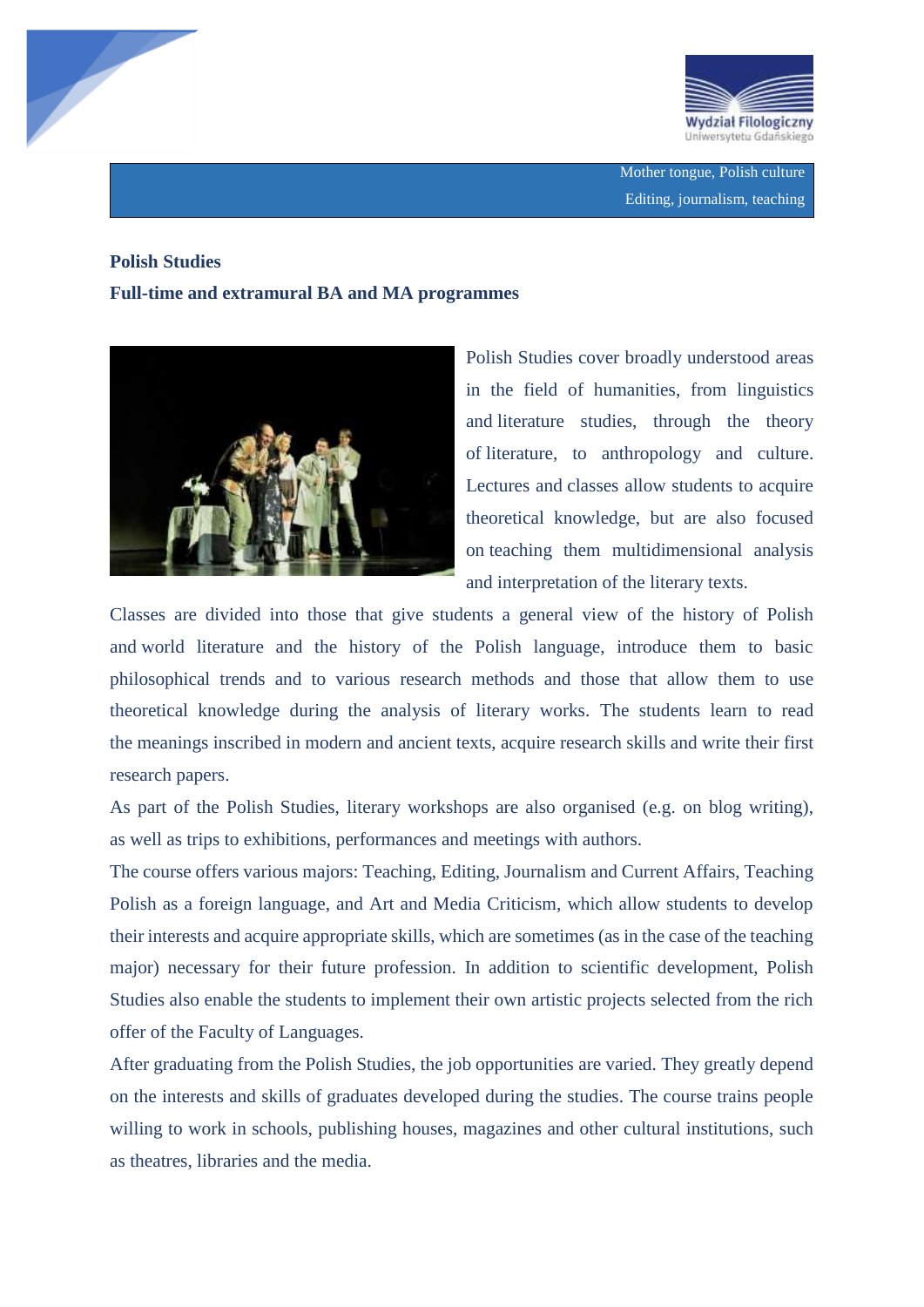



film and audio-visual media culture and administration art and education

# **Film and Audio-Visual Culture Studies Full-time BA and MA programmes and extramural BA programme**



The Film and Audio-Visual Culture Studies, informally referred to as "practical film studies", is focused on developing practical skills related to film, but it also provides typically academic knowledge. The syllabus is divided into three basic

modules: first of all, the students learn the history and theory of the cinema in connection with general cultural knowledge. Secondly, they learn how to disseminate film culture. They attend classes in film criticism, organisation of film events and teaching about cinema. Thirdly, they have classes in film-making, including camera operation, working with an actor, writing screenplays or editing. The students also make their own short films. Workshops are run in cooperation with the Gdynia Film School, by its lecturers and partly in its building.

Many well-known filmmakers began their contact with the cinema from film-making classes at the University of Gdańsk, for example such top Polish directors as Maciej Dejczer, Mirosław Bork or documentary maker Maciej Adamek and Marcin Bortkiewicz from the younger generation. Also today, students or graduates of the Faculty of Languages make successful independent films, awarded at prestigious competitions or festivals.

A graduate of Film and Audio-Visual Culture Studies can work in a number of institutions related to the production and promotion of audio-visual culture (film festivals, advertising agencies, cultural centres, cinemas). Those who completed the BA course also work at film sets of such Polish television productions as "Wataha" or "Ojciec Mateusz". Many of them are also involved in film education and writing reviews for web portals.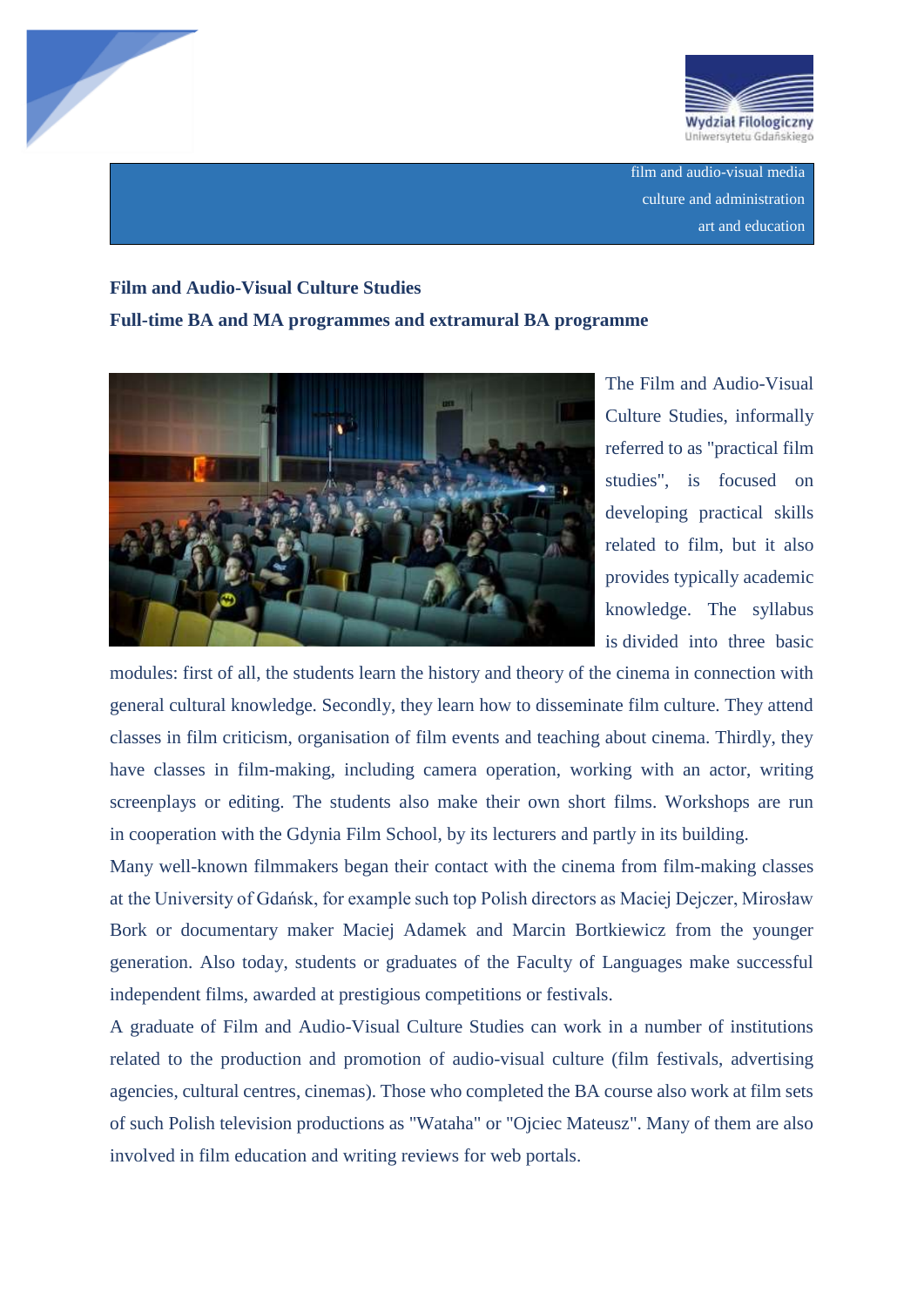



film and audio-visual media culture and administration art and education

# **Cultural Studies Full-time BA and MA programmes**



Cultural Studies have a practical and academic dimension. They give students the ability to understand and interpret the contemporary world, both multicultural and globalised.

The course emphasises cultural diversity, introducing students to cultural anthropology, popular culture, art (film, theatre, music, comics, fine arts) as well as animation and educational activities, among others.

The BA course offers the following majors: Cultural Management and Criticism and Cultural Education, while the MA course: Cultural Administration and Audio-visual Culture. Classes within individual majors are conducted by specialised practitioners and are held in cooperation with cultural institutions. Two research groups operate at the Department of Cultural Studies: "Mosaic" and "LeMonada", whose members participate in field studies and prepare various types of cultural events.

Cultural Studies educate cultural managers, cultural educators, art critics, curators, employees of multimedia libraries and other cultural institutions. The graduates of our courses work, among others, in the press and online portals, museums, multimedia libraries and cultural centres.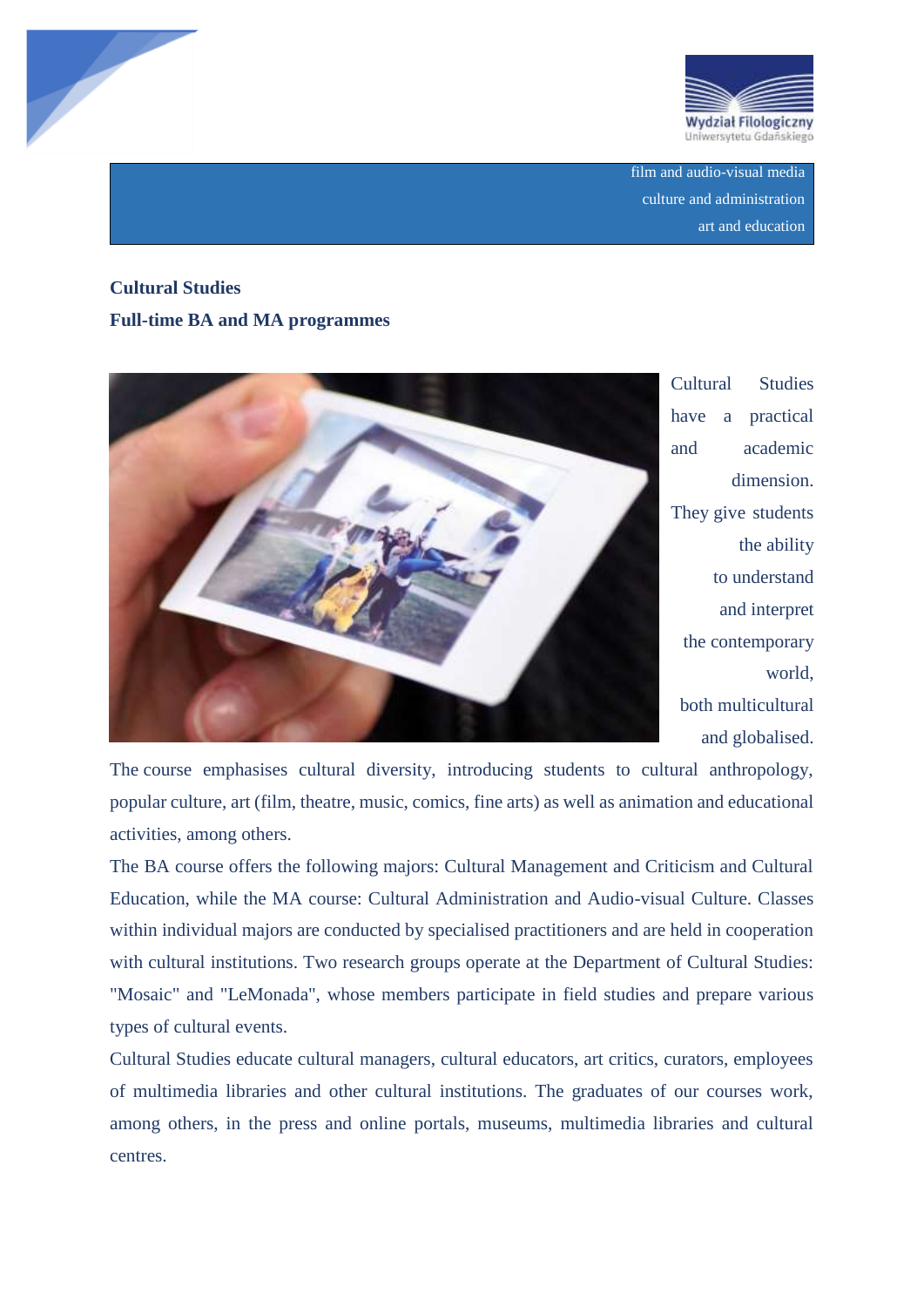

theatre, performance studies theatre, performance studies artistic activity cultural management

## **Theatre Studies Full-time BA programme**

Theatre Studies are fascinating studies in a friendly atmosphere for all those who love thetheatre.

Our students gain solid knowledge of the history and theory of theatre, learn about the latest, avant-garde and surprising theatre forms and the youngest disciplines related to theatre studies, such as anthropology of performances and performance studies. They also gain a good knowledge of other visual arts,



such as film, new media or fine arts, and explore literature studies. Our lecturers are unquestionable scientific authorities, and at the same time open, kind and uncommon people.

The curriculum offers a unique major: Organisation and management of theatre activities, which develops practical skills in all students who want to actively contribute to the cultural life in their city and region. During major-related practical classes, students learn about the theatre culture of Pomerania, the basics of theatre pedagogy, the specificity of theatre for children and youths, the rules for managing cultural and theatre projects. They learn to write critical reviews of theatre performances and participate in a series of acting, directing, stage

design and dance workshops run by renowned artists.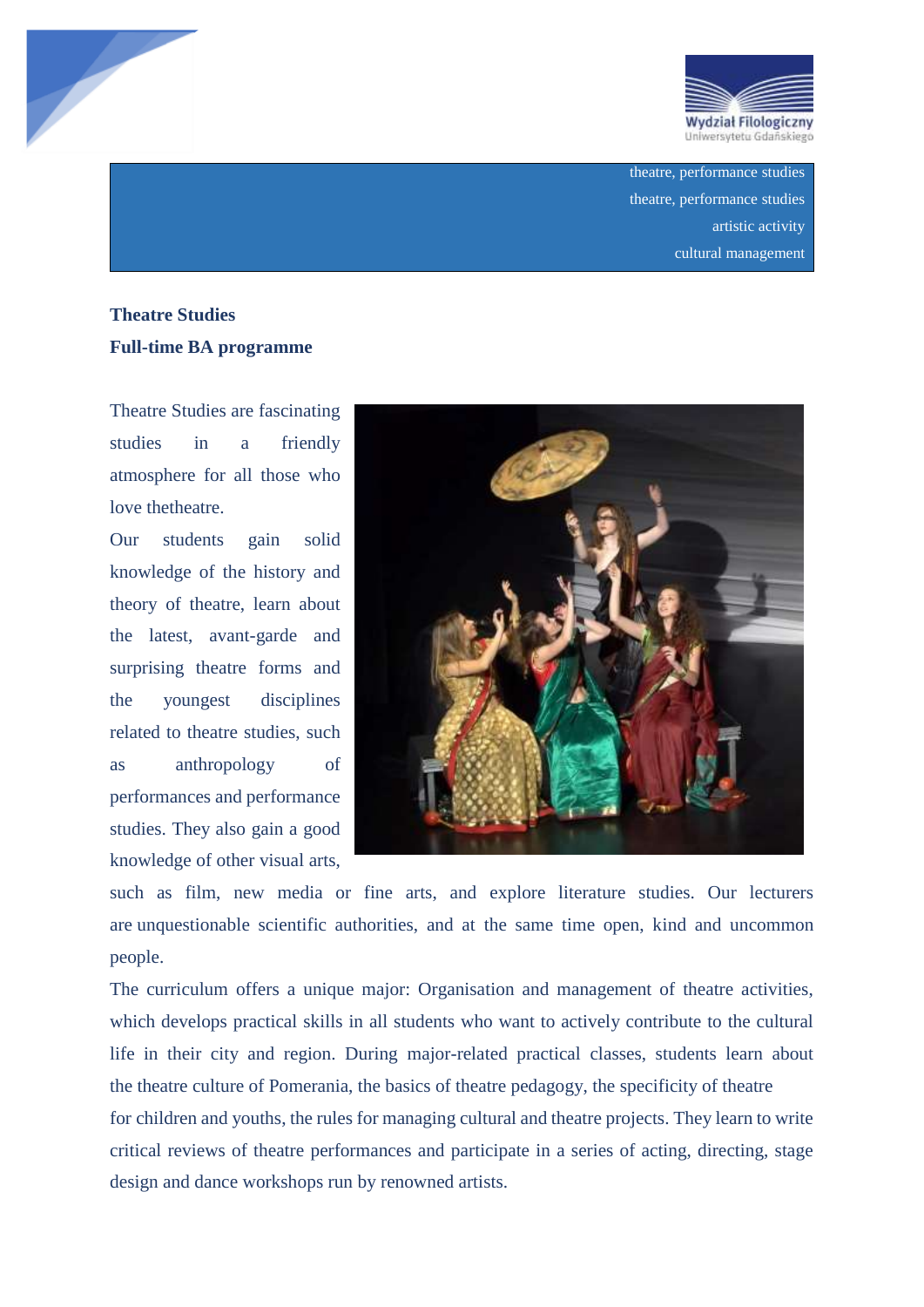



theatre, performance studies theatre, performance studies artistic activity cultural management

Our students are privileged viewers of the Tri-City theatres, they are members of the Student Theatre Club and make their own theatre called "Teatr NieUGiętych". During student internships, they make valuable contacts with Tri-City theatres and gain practical experience in organising artistic activities. Graduates of Theatre Studies work in theatres, in the media and in many different cultural institutions. They make theatre, write about it and infect others with their enthusiasm. The most talented students continue their education at the MA course in Theatrology.

#### **Theatrology**

#### **Full-time MA programme**

Theatrology is a course for active and creative humanists, theatre and literature lovers, who would like to link their future professional career with performing arts and cultural institutions.

Our students gain cross-sectional knowledge of old and contemporary theatre, both national and even that of exotic cultures. They learn the theory, history and the latest phenomena in dramatic literature. They gain knowledge of various theatre forms and genres (puppet, music, radio and entertainment theatre), learn about the past and present most important European theatres and performance traditions of the Far East. During the workshops with theatre critics and renowned playwrights, they learn to write texts about the theatre and for the theatre. Studies take place in a friendly atmosphere, under the supervision of unquestionable scientific authorities, open to individual needs and temperaments of the students.

The Dramaturgy and Criticism major helps the students establish cooperation with the Tri-City theatres, in which our students are privileged viewers. The most ambitious students can count on attractive internships, for example at the side of renowned directors.

Our graduates work in theatres, in the media and in many different cultural institutions. They make theatre, write about it and infect others with their enthusiasm. The most talented students continue their education at doctoral studies.

Do you love the theatre? Do you want to be involved in it professionally? Join us!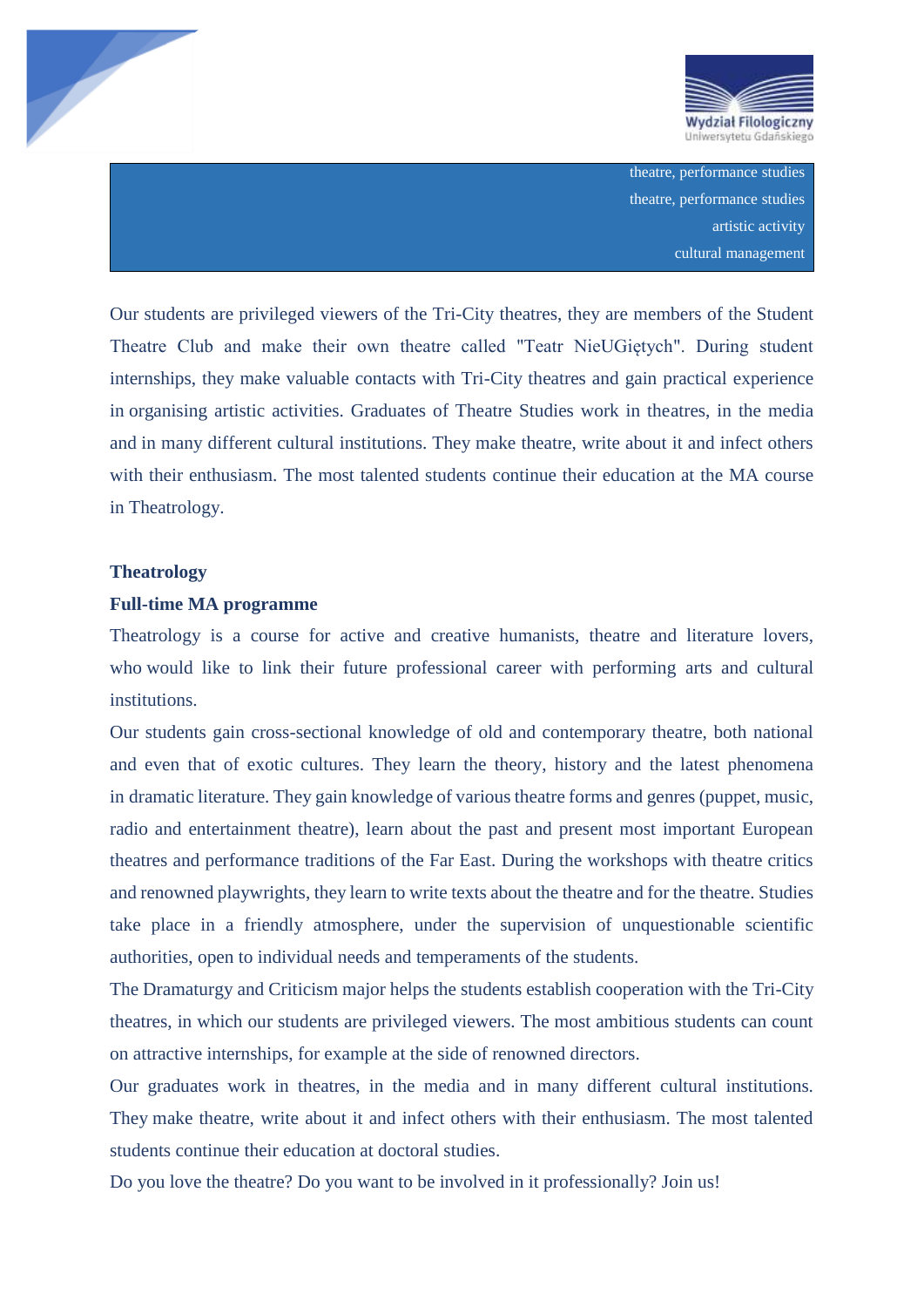



Latin, Greek and Italian Ancient and Latin culture literature, theatre and art

# **Classical Studies Full-time BA and MA programmes**

Classical Studies focus not only on Greco-Roman antiquity, but the entire European culture. All large libraries and archives are full of books and documents



drawn up in Latin (and in Greek) that have been written from the earliest times to the present. Literature created in national languages, theatre and film, art and architecture, philosophy and law are constantly drawing on the ancient tradition. Only Classical Studies enable us to understand Europe and see it as a whole. The syllabus includes: Latin, Greek, Italian, ancient history, Greek literature, Roman and New Latin literature, the history of Greek and Roman culture, the history of art, ancient philosophy, Latin culture of old Gdańsk, history of books and editing.

Classical Studies develop intellectual skills and prepare students to fully participate in the European culture. Classical Studies are also the best way to prepare for scientific work in all areas of the humanities (including, for example, the history of natural sciences, medicine or pedagogy). Graduates easily adapt to the expectations of the employer, take up jobs in various professions and at various positions. They are great employees of all institutions related to the study, creation and dissemination of culture, such as: libraries, archives, publishing houses, museums, theatres, and cultural centers. They also work in the sphere of domestic and foreign tourism.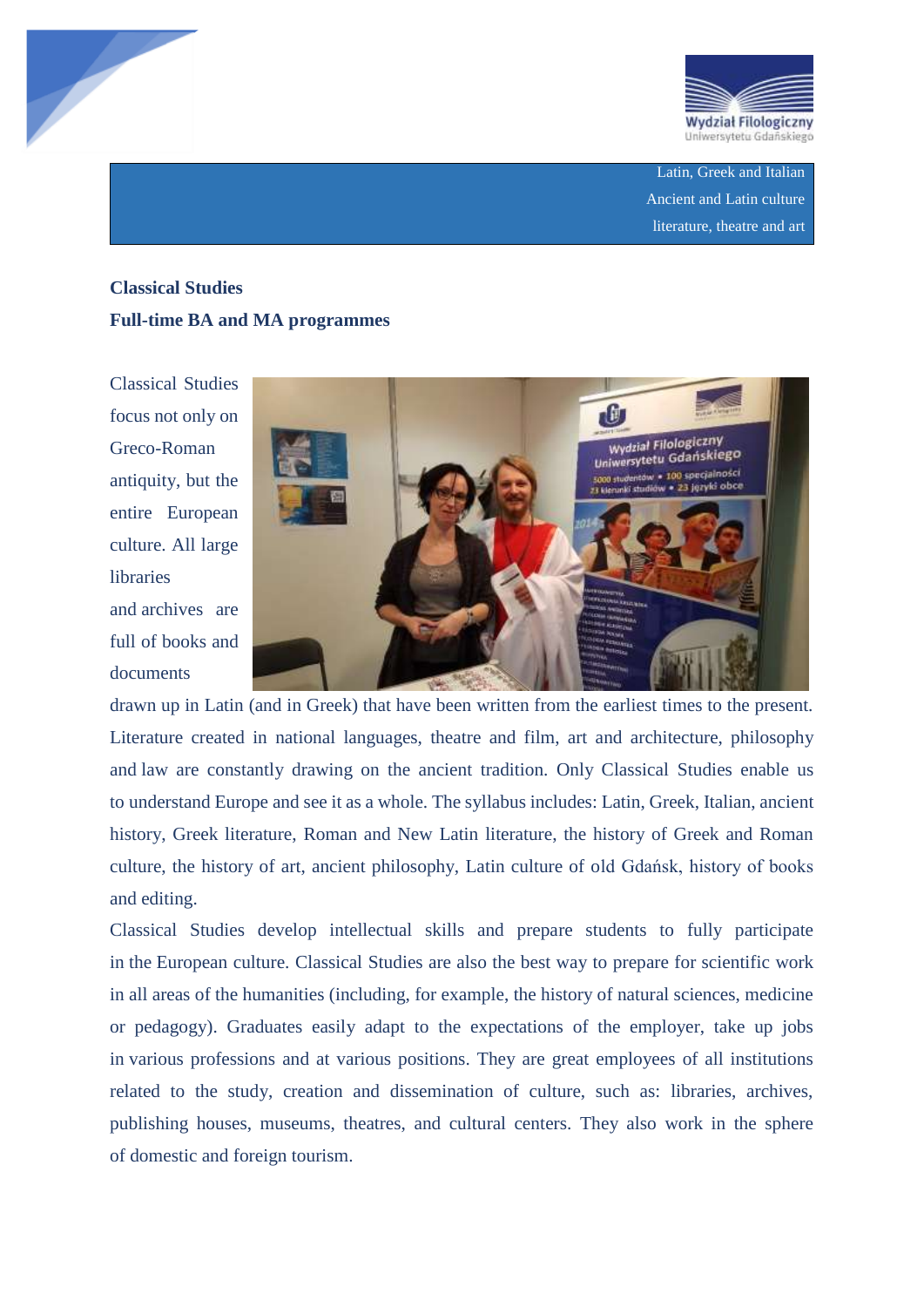

diagnosis and therapy of speech disorders language communication

### **Speech Therapy Full-time BA and MA programmes**

Speech Therapy is a science dealing with the issues related to language communication, which it analyses from the point of view of various disciplines and in the broadest medical, linguistic, psychological, pedagogical, artistic scope (from the model, through the standard, to pathology). During



the studies in the field of Speech Therapy, the emphasis is put on developing practical skills in the diagnosis and treatment of speech disorders. A course in Speech Therapy prepares students for work with people of all ages: with children, teenagers and adults. A speech therapist conducts speech therapy in the case of articulation disorders, delays in speech development, dyslexia, stuttering, hearing defects, aphasia, voice disorders, etc. They also cooperate with people who want to improve their communication skills, *i.e.* people who speak in public, e.g. politicians, journalists or actors. The department of Speech Therapy is co-directed by the Faculty of Medicine at the Medical University of Gdańsk.

A graduate of the BA course has the opportunity to continue their studies at a MA course, choosing either Early Speech Therapy Intervention or Neurological Speech Therapy major. They can take up a job as a speech therapist teacher in kindergartens and primary schools. Speech Therapy studies are teacher training studies, whose curriculum includes, apart from the main field of study (speech therapy), another field of study (Polish Studies), which entitles the graduate to work as a Polish language teacher in a primary school.

A graduate of the MA course receives a diploma of higher education and a Master's degree in speech therapy. They are fully qualified to work as speech therapists in all institutions employing speech therapists and have the right to run a private speech therapy practice. Speech therapists may work in specialist clinics, speech therapy rooms, neurological wards in hospitals, research institutions and research and development centers. The offer of the Department of Speech Therapy addressed to graduates includes also specialised postgraduate courses in nine fields of study.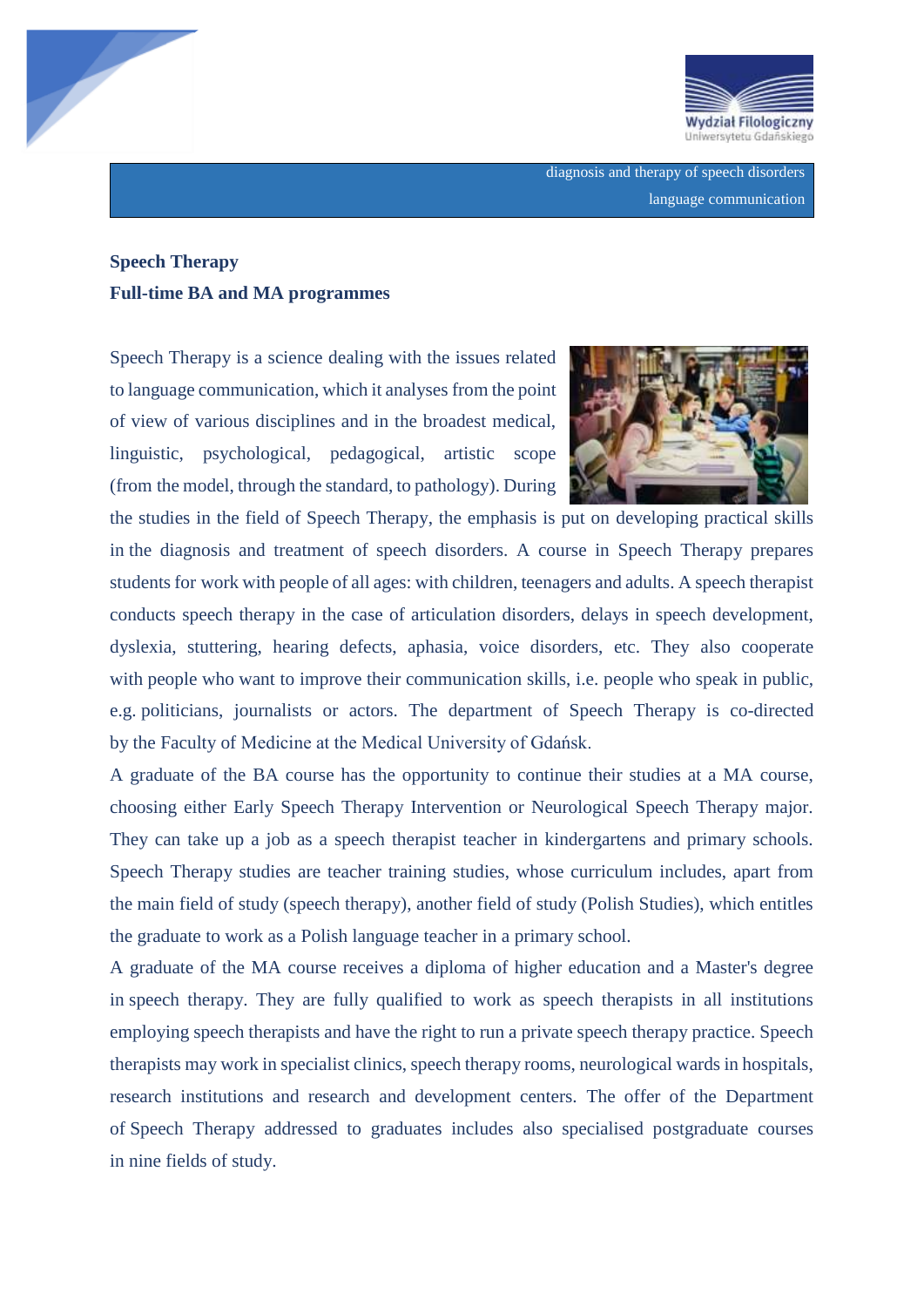

Nordic languages, translations the culture and economy of Northern Europe

#### **Scandinavian Studies**

#### **Full-time BA and MA programmes**

The BA course offers learning one of the Scandinavian languages – Swedish, Norwegian or Danish – from the beginner's level (A1) and mastering it at the intermediate level (B2), and a simultaneous English course. The curriculum also includes general and methodological education subjects (including linguistics, literary studies, Scandinavian culture as well as historical, social, political, media and economic issues of the Nordic countries). During the studies we train practical communication skills and introduce students to the basics of the profession of a translator. The MA course provides an opportunity to improve the students' command of a selected Scandinavian language – Swedish, Norwegian or Danish – and master it at an advanced level (C2). The curriculum includes methodological subjects and classes improving cultural competences concerning Northern Europe. MA studies are not devoid of practical aspects: students learn the secrets of conference interpreting - both consecutive and simultaneous (taking place in the translation booth) – as well as selected variants of written translation.

The rich network of international agreements concluded by the Institute of Scandinavian Studies makes it possible for its students to complete some of the courses from the curriculum at universities in Denmark, Norway and Sweden (Erasmus+ programme), as well as deepen their cultural and language competences at summer courses organised by Scandinavian universities.

A graduate of Scandinavian Studies is a specialist on the labour market, well up on the specificity and cultural realities of Northern Europe. They have the unique communication skills desired by employers. They have language, translation, editorial and cultural competences necessary to feel comfortable in the world of business and the media, especially in areas focused on Polish-Scandinavian relations. They are the employees sought by companies dealing in economic contacts between Poland and Scandinavia. They also find employment in language schools, tourist companies, publishing houses, cultural institutions, non-governmental organisations and local administration bodies. After completing the MA course, they become fully skilled translators. They can run their own translation company or cooperate with translation agencies and publishing houses that publish Scandinavian literature.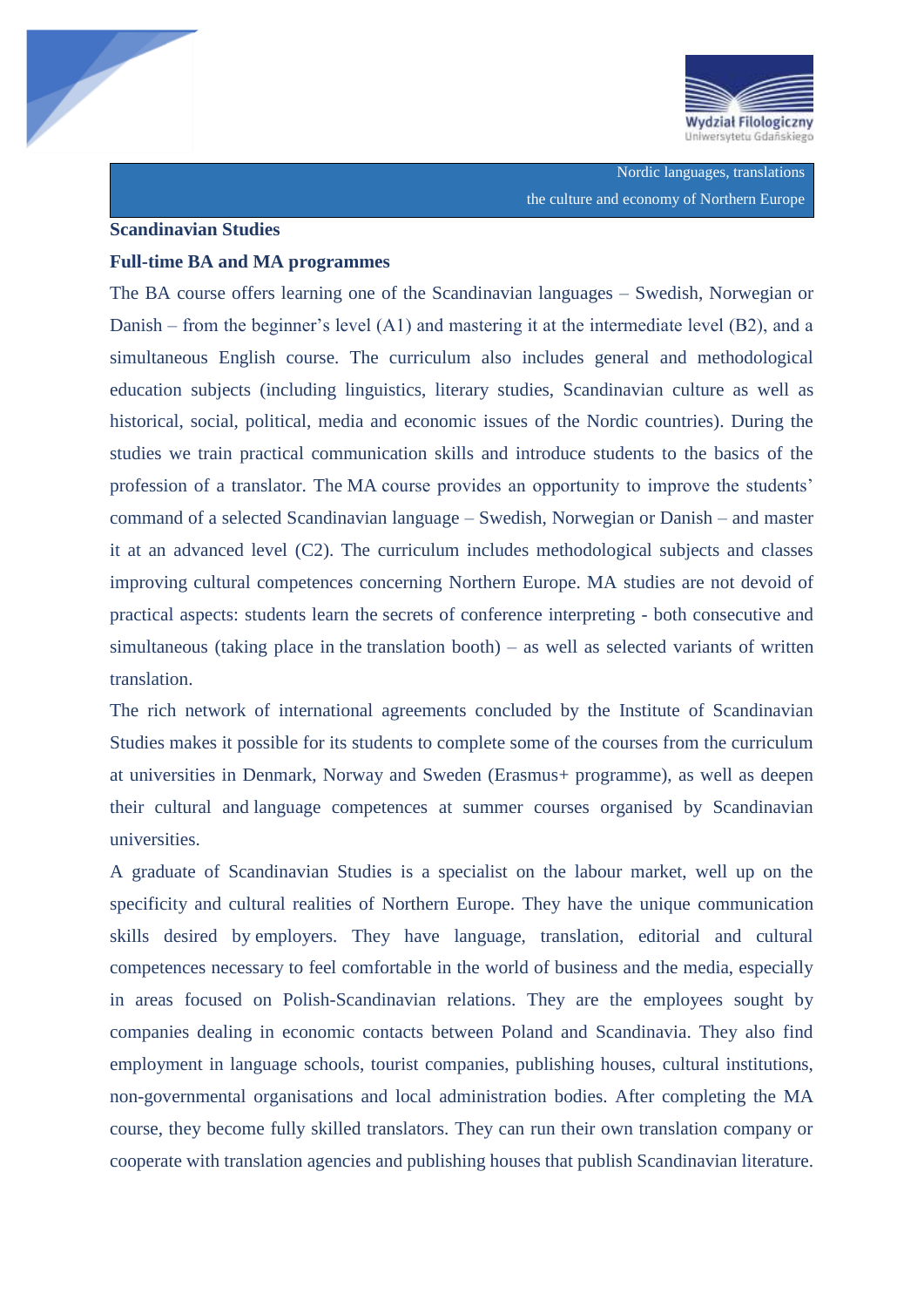



Nordic languages, translations the culture and economy of Northern Europe

# **Scandinavian Studies Specialisation: The language, culture and economy of Finland 4-year full-time BA programme, enrolment every two years**

This specialization is a rarity in Poland. Thanks to experienced lecturers, it allows students to master the Finnish language at a high level, gain a thorough and comprehensive



knowledge of literature, culture, social and economic realities of Finland, as well as develop valuable skills in intercultural communication and translation. Contact with the Finnish culture is provided by the representatives of Finnish diplomacy, cultural institutions and Finnish companies, as well as students' scientific circles: Finnish Research Club "Routa" and "Wandering Lexemes of the North" club. Students of the Finnish Studies actively participate in interesting events concerning the contemporary cultural, literary and economic life of Finland. They also go to Finland for summer language courses, take language internships there, participate in student exchanges within the Erasmus+ programme. Graduates of this specialization have the opportunity to take advantage of many interesting job offers, including jobs in Finnish company branches. Thanks to their high language, translation and communication skills, they find employment in foreign trade enterprises, the public sector, administration bodies, diplomatic posts, cultural institutions, the media, non-governmental organizations, translation companies, airlines and tourist companies.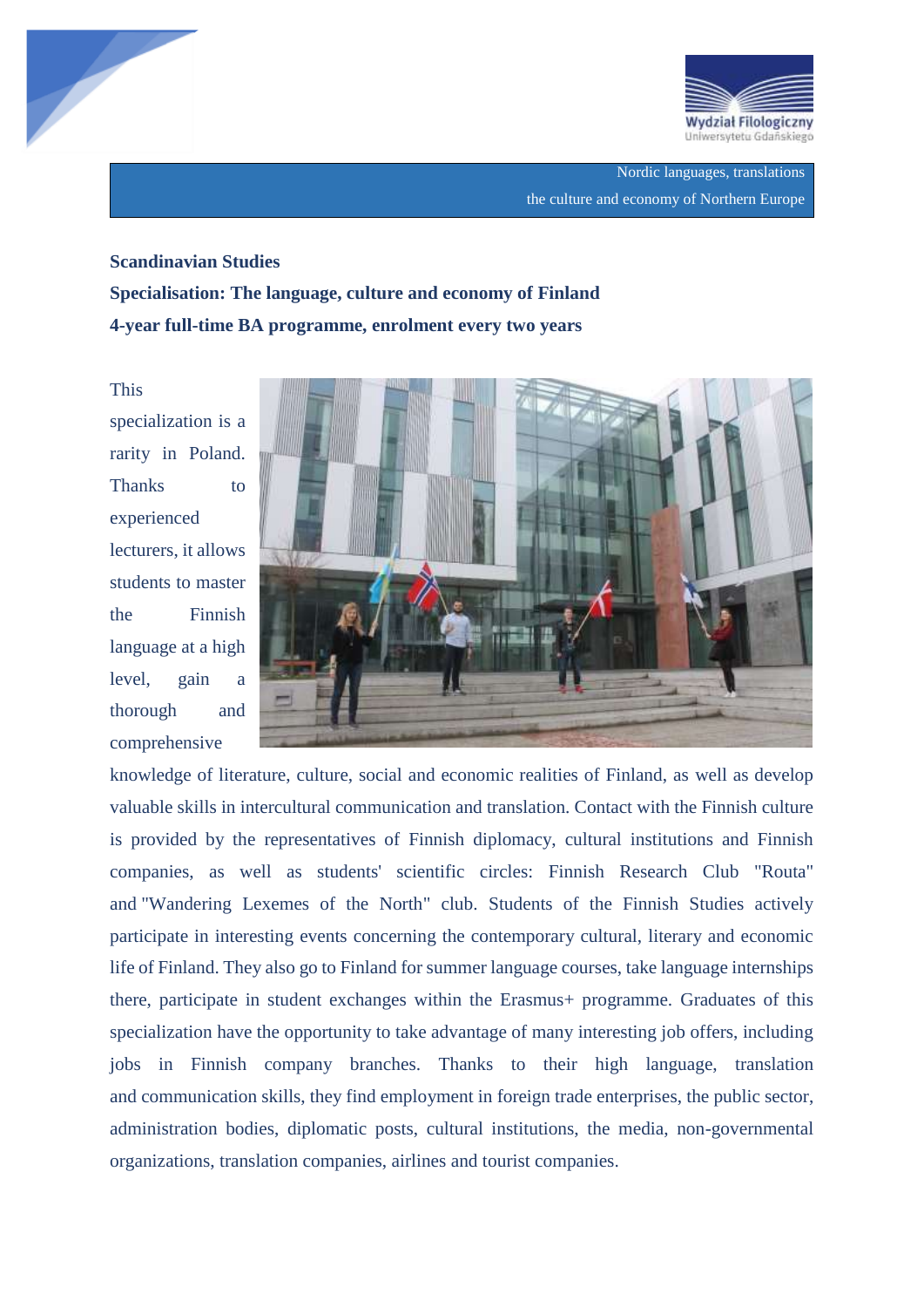



Southern Slavic languages, translations The culture and societies of the Balkans

### **Slavonic Studies Full-time BA and MA programmes**

The BA course focuses on the disciplines of language studies, literature and linguistics, but also offers knowledge in the area of cultural studies and the history of the Western Balkans region. Learning one of the two major languages – Serbian or Croatian (690 hours), the second Slavic language - Russian or Slovenian (120 hours) – and English helps the students acquire advanced language skills. During the studies, students will also get acquainted with issues related to translation, tourism, life and institutions, Balkan film, and audio-visual arts, thanks to which they gain a broad language and cultural perspective. Slavonic Studies enable students to develop in-depth academic insight through a system of regular tutorials with lecturers. Foreign languages are taught by native speakers. The language syllabus at the higher years of study also includes the thematic areas that meet the needs of the labour market.

The MA course deepens the knowledge gained at the BA programme in the fields of Slavonic Studies and Balkan Studies. Practical subjects - translation of written and spoken texts and audio-visual translation - offer the student the competences necessary for the translator's profession, while lectures and classes in the field of language studies are interdisciplinary, thanks to which the acquired knowledge is comprehensive. The graduates of Slavonic Studies are versatile specialists who can fully use their acquired skills and competences in professional work.

The graduates of Slavonic Studies find employment in cultural institutions, tourism, and the media. Intensive expansion of Polish business into the Western Balkan markets makes them attractive candidates for managerial positions in foreign branches of Polish companies, because they have high language competences and skills in intercultural communication. Also, multinational corporations operating in the Tri-City gladly recruit employees from among our graduates.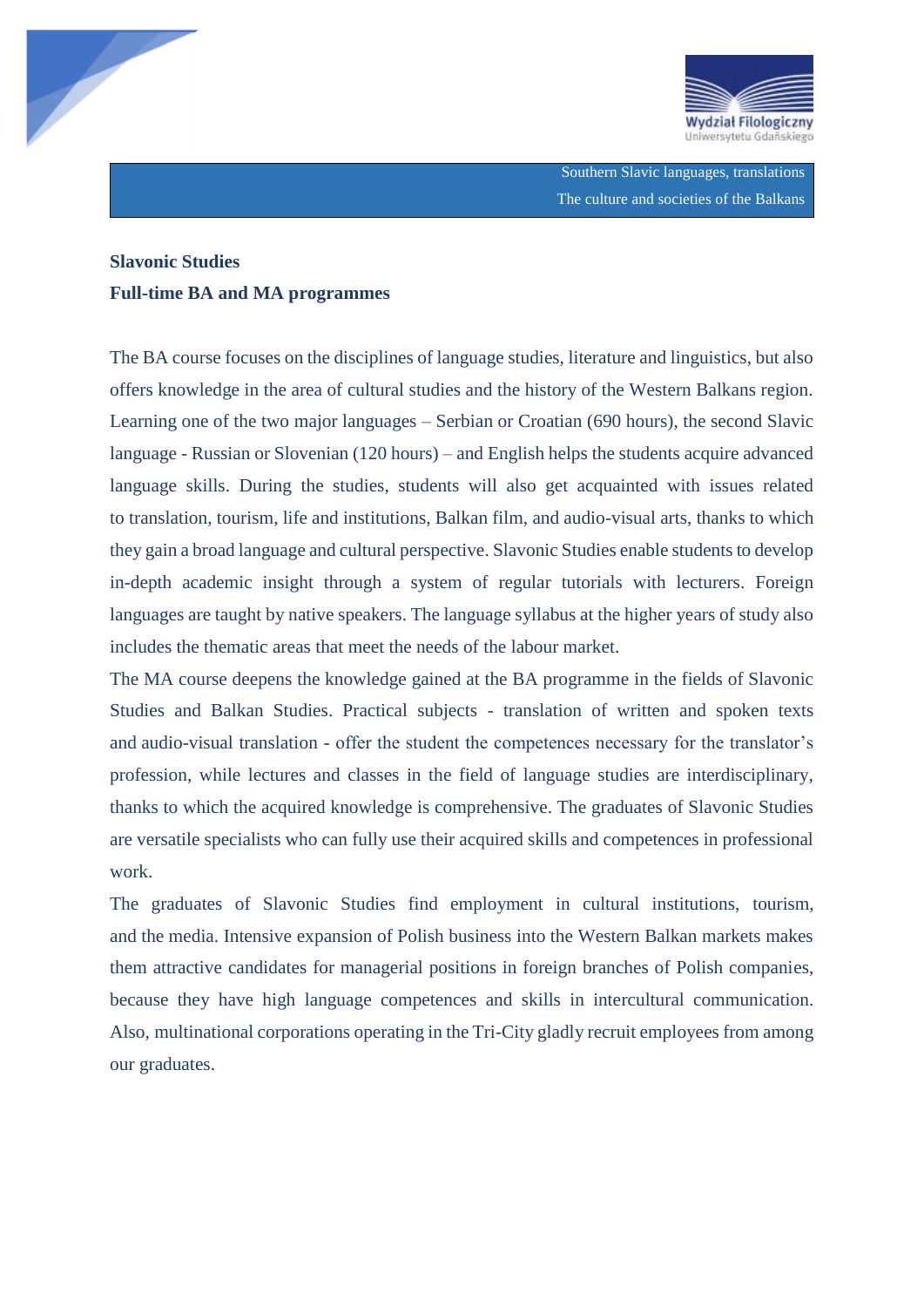



Southern Slavic languages, translations The culture and societies of the Balkans

### **Balkan Studies Full-time BA programme**



Balkan Studies focus primarily on language competences and practical skills in such areas as: economics, diplomacy, law and economy, but at the same time they offer knowledge in the field of literary studies, intercultural communication, cultural studies and life and institutions of the Balkan region. Learning one of the two major languages – Serbian or Croatian, second South-European language – Italian or Turkish, as well as classes in diplomacy and business in English help the students acquire high language skills. The students also get acquainted with the basics of written and oral translation, contemporary literature of the Balkan countries, film

and audio-visual arts, thanks to which they gain a broad language and cultural perspective. These studies enable students to develop in-depth academic insight through a system of regular tutorials with lecturers. Foreign languages are taught by native speakers, and language courses at higher years also include the thematic areas that meet the needs of the labour market.

The graduates of Balkan Studies find employment in cultural institutions, tourism, and the media. They are sought for managerial positions in foreign branches of Polish companies due to their high language competences, knowledge of Southern European markets and intercultural communication skills. The multinational corporations operating in the Tri-City also eagerly hire our graduates, appreciating their comprehensive knowledge.